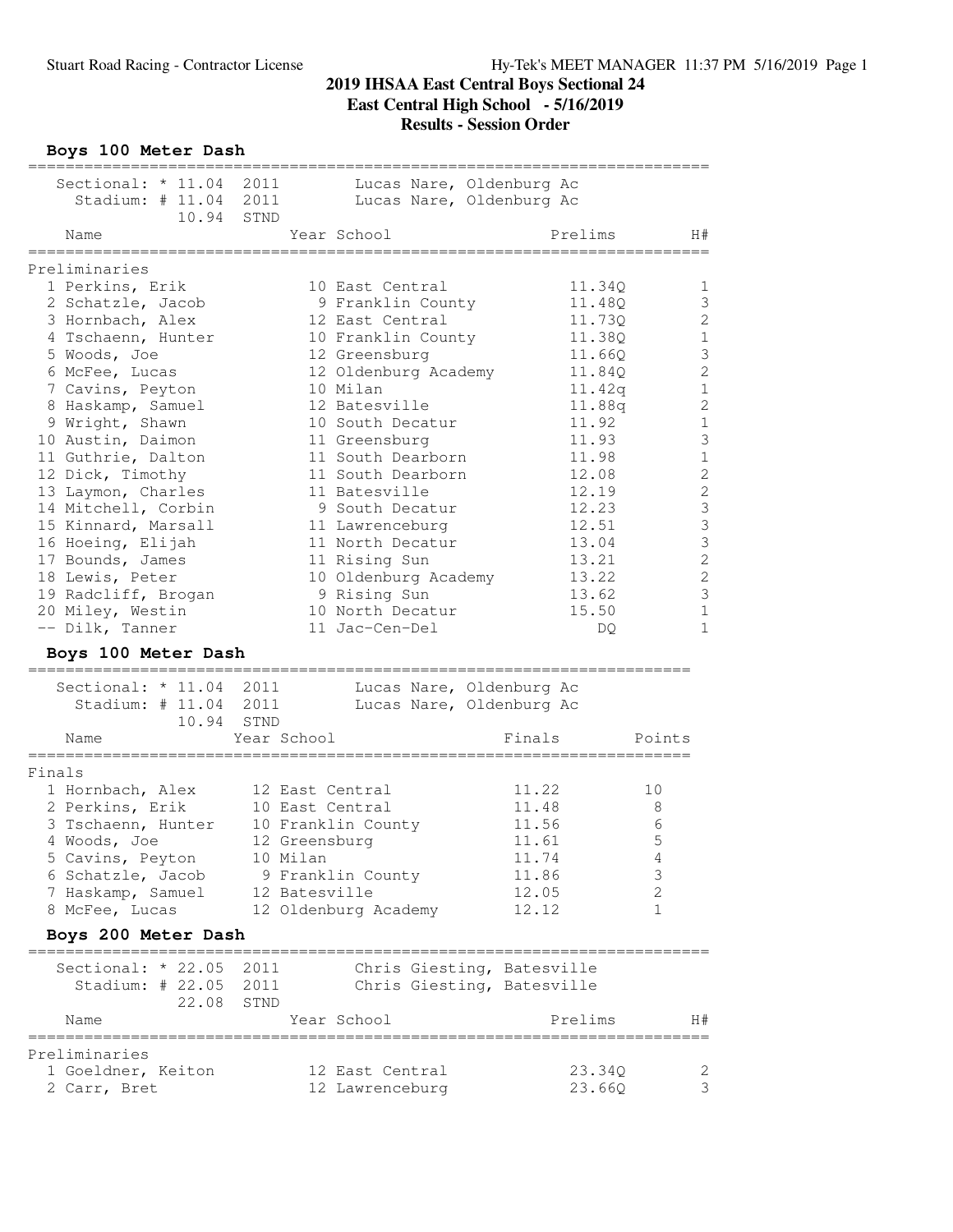### **....Boys 200 Meter Dash**

| 3 Hornbach, Alex       | 12 East Central      | 24.44Q             | 1              |
|------------------------|----------------------|--------------------|----------------|
| 4 Cavins, Peyton       | 10 Milan             | 23.71Q             | $\mathbf{2}$   |
| 5 Riehle, Matthew      | 11 Milan             | 23.750             | 3              |
| 6 Haskamp, Samuel      | 12 Batesville        | 24.58Q             | $\mathbf 1$    |
| 7 McFee, Lucas         | 12 Oldenburg Academy | 24.05g             | 3              |
| 8 Riffle, Isaiah       | 11 Batesville        | 24.56 <sub>q</sub> | $\overline{2}$ |
| 9 Bader, Gage          | 12 South Dearborn    | 24.67              | 3              |
| 10 Mitchell, Corbin    | 9 South Decatur      | 25.00              | $\mathbf{1}$   |
| 11 Marshall, Harvey    | 11 Franklin County   | 25.08              | 2              |
| 12 Stacy, Lucas        | 10 Franklin County   | 25.17              | 3              |
| 13 Koester, Adam       | 10 Greensburg        | 25.49              | 1              |
| 14 Bedel, Austin       | 9 South Dearborn     | 25.55              | $\mathbf{1}$   |
| 15 Metz, Garrett       | 12 North Decatur     | 25.75              | 3              |
| 16 Pierce, Luke        | 9 Lawrenceburg       | 26.16              | 3              |
| 17 Montgomery, Kendall | 9 Rising Sun         | 26.18              | $\overline{2}$ |
| 18 Hoeing, Elijah      | 11 North Decatur     | 26.84              | $\overline{2}$ |
| 19 Lewis, Peter        | 10 Oldenburg Academy | 27.17              | $\overline{2}$ |
| 20 Radcliff, Brogan    | 9 Rising Sun         | 28.47              | 3              |
| -- Dilk, Tanner        | 11 Jac-Cen-Del       | DQ.                | $\overline{2}$ |

### **Boys 200 Meter Dash**

|        | Sectional: $* 22.05 2011$<br>Stadium: # 22.05 2011 | 22.08<br>STND |                      |  | Chris Giesting, Batesville<br>Chris Giesting, Batesville |               |
|--------|----------------------------------------------------|---------------|----------------------|--|----------------------------------------------------------|---------------|
|        | Name                                               |               | Year School          |  | Finals                                                   | Points        |
| Finals |                                                    |               |                      |  |                                                          |               |
|        | 1 Hornbach, Alex                                   |               | 12 East Central      |  | 22.80                                                    | 1 O           |
|        | 2 Cavins, Peyton                                   |               | 10 Milan             |  | 23.63                                                    | 8             |
|        | 3 Riehle, Matthew                                  |               | 11 Milan             |  | 23.66                                                    | 6             |
|        | 4 Carr, Bret                                       |               | 12 Lawrenceburg      |  | 23.75                                                    | 5             |
|        | 5 Goeldner, Keiton                                 |               | 12 East Central      |  | 23.90                                                    | 4             |
|        | 6 Haskamp, Samuel                                  |               | 12 Batesville        |  | 24.70                                                    | 3             |
|        | 7 McFee, Lucas                                     |               | 12 Oldenburg Academy |  | 25.17                                                    | $\mathcal{P}$ |
|        | 8 Riffle, Isaiah                                   |               | 11 Batesville        |  | 25.36                                                    |               |
|        |                                                    |               |                      |  |                                                          |               |

=======================================================================

### **Boys 400 Meter Dash**

| Sectional: $*$ 49.19<br>Stadium: $#49.19$<br>49.40 | 2011<br>2011<br>STND | Chris Giesting, Batesville<br>Chris Giesting, Batesville |        |               |               |
|----------------------------------------------------|----------------------|----------------------------------------------------------|--------|---------------|---------------|
| Name                                               |                      | Year School                                              | Finals |               | H# Points     |
| 1 Riehle, Matthew                                  |                      | 11 Milan                                                 | 50.13  | 3             | 1 O           |
| 2 Deitsch, Clayton                                 |                      | 11 East Central                                          | 51.98  | 3             | 8             |
| 3 Kuisel, James                                    |                      | 10 Batesville                                            | 52.39  | 3             | 6             |
| 4 Zapfe, Nicholas                                  |                      | 12 Greensburg                                            | 54.14  | 3             | 5             |
| 5 Tschaenn, Hunter                                 |                      | 10 Franklin County                                       | 54.20  | 3             | 4             |
| 6 Marshall, Harvey                                 |                      | 11 Franklin County                                       | 54.24  | 3             | 3             |
| 7 O'Mara, Sage                                     |                      | 10 Greensburg                                            | 54.45  | $\mathcal{L}$ | $\mathcal{L}$ |
| 8 McFee, Dominic                                   |                      | 10 Oldenburg Academy                                     | 54.49  | 3             |               |
| 9 Nowlin, Andrew                                   |                      | 10 East Central                                          | 55.33  | 2             |               |
| 10 McCool, Jackson                                 |                      | 12 Lawrenceburg                                          | 55.88  | $\mathcal{P}$ |               |
| 11 Barth, Isaac                                    |                      | 10 Lawrenceburg                                          | 56.60  | 2             |               |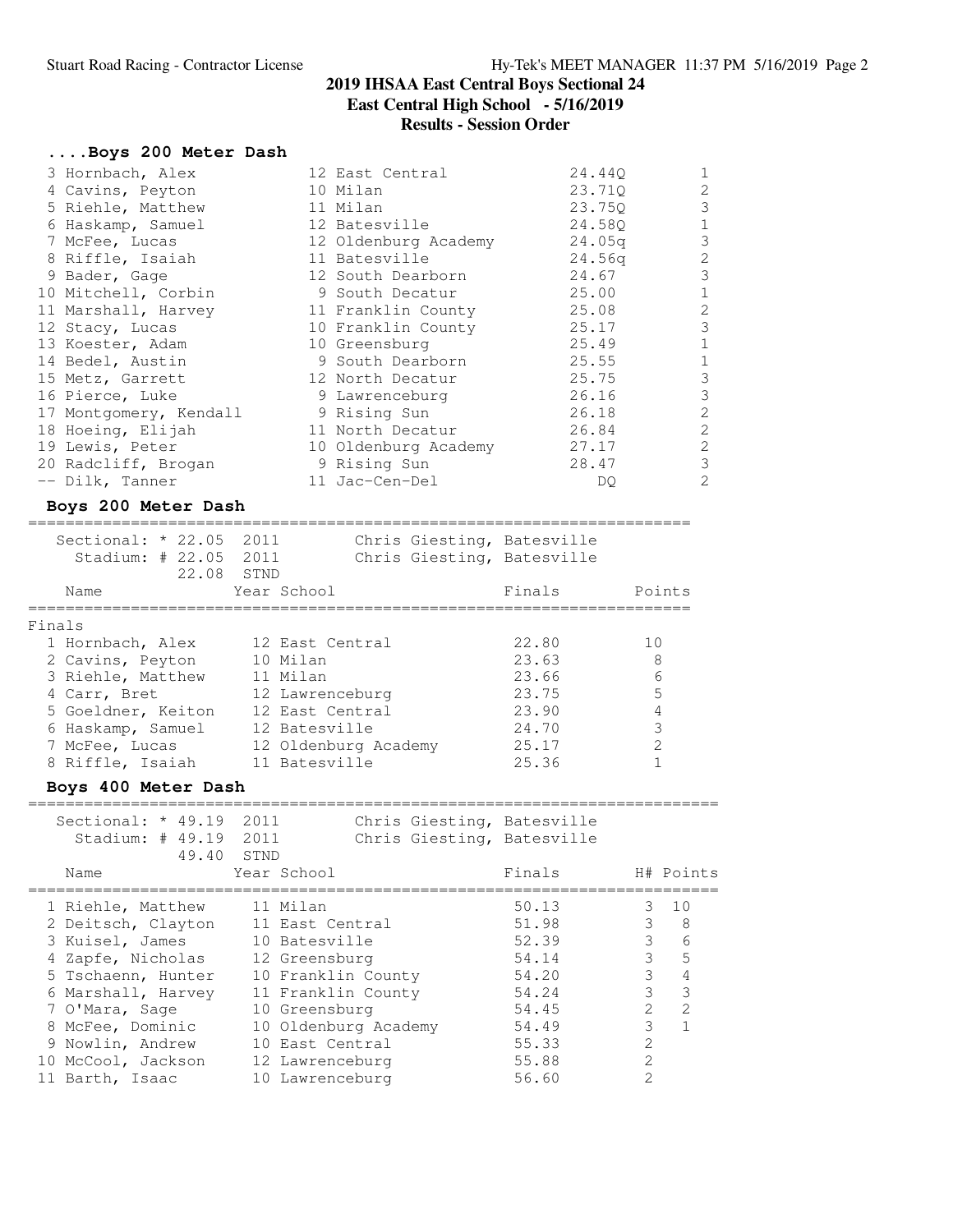#### **....Boys 400 Meter Dash** 12 Rider, Wesley 12 Rising Sun 57.98 1 13 Hund, Vonley 9 Batesville 58.26 2 14 Whitelock, Bailey 10 South Dearborn 59.60 2 15 Platt, Logan 11 South Decatur 1:00.43 1 16 Collins, Sean 10 South Dearborn 1:00.92 3 17 Stewart, Zane 10 Jac-Cen-Del 1:01.82 1 18 Simon, Brayden 9 Jac-Cen-Del 1:02.04 1 19 Theobald, Cole 10 North Decatur 1:02.25 1 20 Psyk, Paul 11 North Decatur 1:02.89 2 21 Collins, Hunter 9 South Decatur 1:03.80 1 **Boys 800 Meter Run** ========================================================================== Sectional: \* 1:57.48 2013 Kyle Hall, South Dearbo Stadium: # 1:56.76 2012 Hayden Merkel, Batesville 1:56.32 STND Name Year School Finals H# Points ========================================================================== 1 Moster, Adam 11 Batesville 1:58.25 2 10 57.818 (57.818) 1:58.248 (1:00.431) 2 Lynch, Johnathon 12 Batesville 2:06.72 2 8 59.816 (59.816) 2:06.719 (1:06.904) 3 Butz, Hunter 11 Greensburg 2:07.95 2 6<br>1:00.610 (1:00.610) 2:07.946 (1:07.337)<br>4 Klusman, Cole 11 Franklin County 2:11.23 2 5 1:00.610 (1:00.610) 2:07.946 (1:07.337)<br>4 Klusman, Cole 11 Franklin County 4 Klusman, Cole 11 Franklin County 2:11.23 2 5 1:01.756 (1:01.756) 2:11.226 (1:09.471) 5 Hornbach, Luke 10 East Central 2:14.67 2 4 1:02.078 (1:02.078) 2:14.665 (1:12.588) 6 Taylor, Grant 9 Rising Sun 2:17.20 1 3 1:06.786 (1:06.786) 2:17.196 (1:10.410) 7 Meier, Denver 10 Franklin County 2:17.31 1 2 1:04.757 (1:04.757) 2:17.309 (1:12.552) 8 Zigan, Nick 10 South Ripley 2:18.77 2 1 1:05.523 (1:05.523) 2:18.770 (1:13.248) 9 Frazier, Brandon 11 South Dearborn 2:19.05 2<br>1:08.870 (1:08.870) 2:19.041 (1:10.172) 1:08.870 (1:08.870) 2:19.041 (1:10.172) 10 Dedddens, Dan 11 East Central 2:20.06 2 1:01.725 (1:01.725) 2:20.057 (1:18.332) 11 Borgman, Blake 10 Oldenburg Academy 2:20.07 2 1:07.348 (1:07.348) 2:20.065 (1:12.717) 12 Franklin, Tanner 10 South Ripley 2:24.76 1 1:07.616 (1:07.616) 2:24.752 (1:17.137) 13 Browning, Ethan 12 Oldenburg Academy 2:24.88 1 1:09.029 (1:09.029) 2:24.878 (1:15.850) 14 Stephens, Kole 9 Greensburg 2:26.55 2 1:09.859 (1:09.859) 2:26.546 (1:16.688) 15 Reinshagen, Max 11 Lawrenceburg 2:26.85 1 1:12.890 (1:12.890) 2:26.844 (1:13.955) 16 Bower, Conner 11 South Decatur 2:28.00 1 1:10.184 (1:10.184) 2:27.996 (1:17.812) 17 Edwards, Josh 9 South Decatur 2:30.64 1 1:14.755 (1:14.755) 2:30.635 (1:15.880) 18 Ross, Logan 9 South Dearborn 2:32.49 1 1:13.545 (1:13.545) 2:32.488 (1:18.943)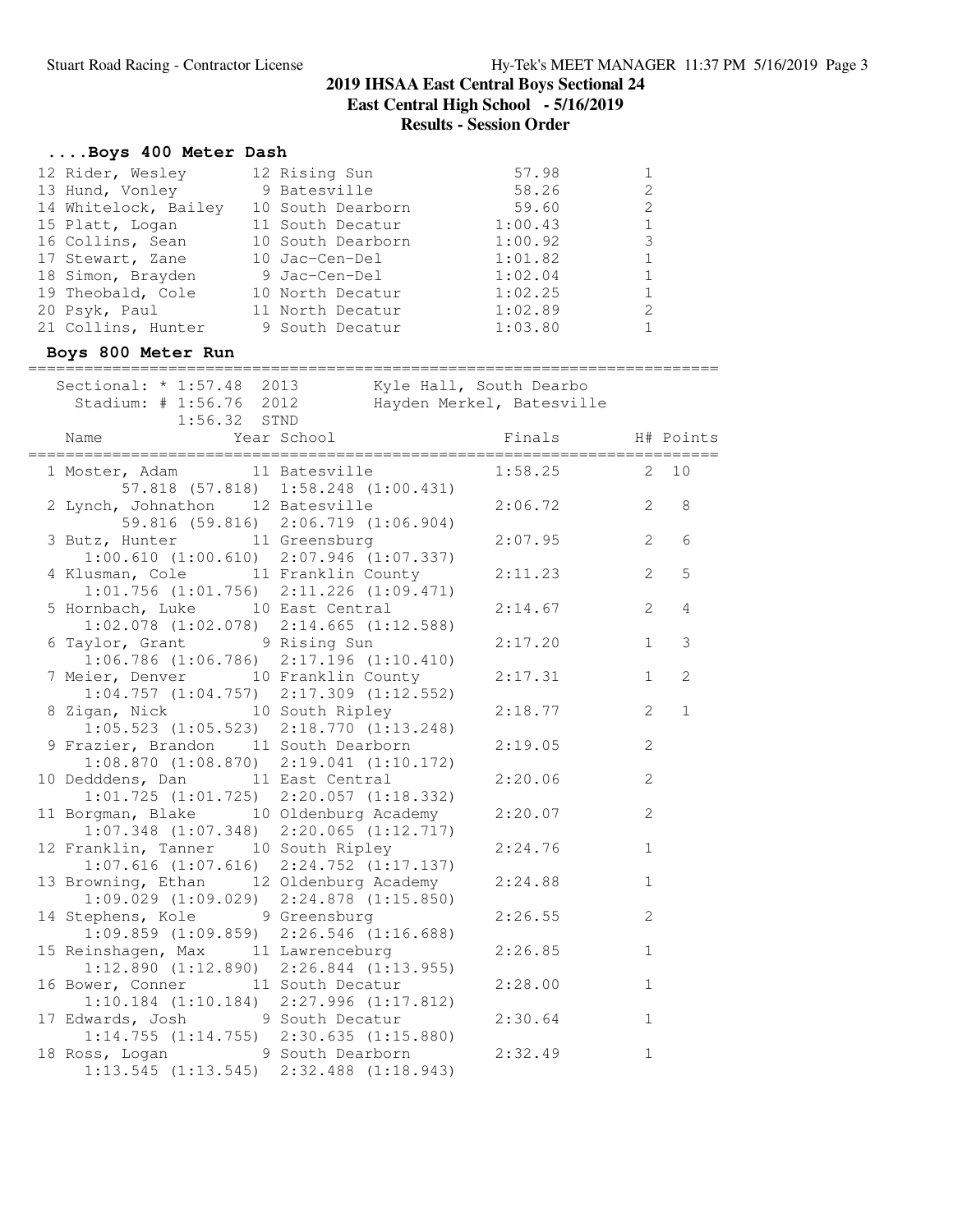# **....Boys 800 Meter Run**

| 19 Vinup, Dalton 10 Rising Sun                  | 2:32.54 | $\mathcal{L}$ |
|-------------------------------------------------|---------|---------------|
| $1:10.650$ $(1:10.650)$ $2:32.534$ $(1:21.885)$ |         |               |
| 20 Rohls, Austin 9 Jac-Cen-Del                  | 2:32.92 |               |
| $1:19.461$ $(1:19.461)$ $2:32.913$ $(1:13.453)$ |         |               |
| 21 Gearhart, Brandon 10 North Decatur           | 2:34.66 |               |
| $1:17.459$ $(1:17.459)$ $2:34.658$ $(1:17.199)$ |         |               |
|                                                 | 2:37.97 | $\mathcal{P}$ |
| $1:08.924$ $(1:08.924)$ $2:37.965$ $(1:29.042)$ |         |               |
| 23 Phillips, Chris 10 Milan                     | 2:39.75 |               |
| $1:20.446$ $(1:20.446)$ $2:39.749$ $(1:19.303)$ |         |               |
| 24 Holloway, Andrew 11 North Decatur 2:40.51    |         |               |
| $1:20.795$ $(1:20.795)$ $2:40.509$ $(1:19.715)$ |         |               |

### **Boys 1600 Meter Run**

=======================================================================

| Sectional: * 4:24.17 2011<br>Stadium: # 4:16.90 2003<br>$4:17.37$ STND                                                        | Hayden Merkel, Batesville<br>Christian Wagner, Columbus North |  |
|-------------------------------------------------------------------------------------------------------------------------------|---------------------------------------------------------------|--|
| Name That Mear School Finals Points<br>Finals Points (Par School Finals Points)                                               |                                                               |  |
| 1 Myers, Joshua 11 Batesville 4:39.55 10<br>$1:07.524$ (1:07.524) 2:18.293 (1:10.769) 3:28.216 (1:09.923) 4:39.542 (1:11.327) |                                                               |  |
| 2 Hughes, Damon 10 Jac-Cen-Del                                                                                                | $4:45.15$ 8                                                   |  |
| $1:07.891$ (1:07.891) 2:18.822 (1:10.932) 3:31.891 (1:13.069) 4:45.148 (1:13.258)                                             |                                                               |  |
| 3 Ardis, Garrett 12 East Central                                                                                              | $4:45.99$ 6                                                   |  |
| 1:08.668 (1:08.668) 2:19.404 (1:10.737) 3:33.271 (1:13.867) 4:45.986 (1:12.715)                                               |                                                               |  |
| 4 Butz, Hunter 11 Greensburg<br>1:08.661 (1:08.661) 2:22.713 (1:14.053) 3:38.324 (1:15.612) 4:51.459 (1:13.135)               | $4:51.46$ 5                                                   |  |
|                                                                                                                               |                                                               |  |
| 5 Moster, Benjamin 9 Batesville 4:51.61 4<br>1:10.254 (1:10.254) 2:26.016 (1:15.762) 3:42.261 (1:16.245) 4:51.602 (1:09.342)  |                                                               |  |
| 6 Weber, Aaron 11 Oldenburg Academy 5:11.43 3                                                                                 |                                                               |  |
| $1:15.412$ (1:15.412) $2:34.828$ (1:19.417) $3:55.093$ (1:20.265) $5:11.428$ (1:16.335)                                       |                                                               |  |
| 7 Nutley, Braydon 11 Lawrenceburg                                                                                             | $5:13.81$ 2                                                   |  |
| 1:14.041 (1:14.041) 2:36.011 (1:21.970) 3:59.439 (1:23.429) 5:13.802 (1:14.363)                                               |                                                               |  |
| 8 Gutfriend, Kyle 12 East Central                                                                                             | $5:17.09$ 1                                                   |  |
| 1:10.907 (1:10.907) 2:33.203 (1:22.297) 3:58.599 (1:25.397) 5:17.081 (1:18.482)                                               |                                                               |  |
| 9 Newby, Trevor 9 South Decatur<br>1:11.254 (1:11.254) 2:33.016 (1:21.762) 3:56.817 (1:23.802) 5:18.648 (1:21.832)            | 5:18.65                                                       |  |
| 10 Wolber, Carson 9 Oldenburg Academy 5:23.74                                                                                 |                                                               |  |
| $1:10.448$ (1:10.448) $2:34.204$ (1:23.757) $4:00.753$ (1:26.549) 5:23.737 (1:22.984)                                         |                                                               |  |
| 11 Gearhart, Brandon 10 North Decatur                                                                                         | 5:25.88                                                       |  |
| 1:12.601 (1:12.601) 2:36.338 (1:23.738) 4:03.114 (1:26.777) 5:25.878 (1:22.764)                                               |                                                               |  |
| 12 Laswell, Nathan 12 Jac-Cen-Del                                                                                             | 5:28.03                                                       |  |
| $1:14.267$ $(1:14.267)$ $2:33.362$ $(1:19.095)$                                                                               | $3:59.199$ $(1:25.838)$ $5:28.028$ $(1:28.829)$               |  |
| 13 Vinup, Dalton 10 Rising Sun                                                                                                | 5:28.20                                                       |  |
| 1:19.291 (1:19.291) 2:44.848 (1:25.558) 4:11.864 (1:27.017) 5:28.196 (1:16.332)<br>14 Thielmann, Kevin 12 Milan               | 5:28.38                                                       |  |
| 1:15.166 (1:15.166) 2:39.613 (1:24.448) 4:10.206 (1:30.593) 5:28.371 (1:18.165)                                               |                                                               |  |
| 15 Reinshagen, Max 11 Lawrenceburg                                                                                            | 5:33.43                                                       |  |
| 1:15.849 (1:15.849) 2:41.102 (1:25.253) 4:10.781 (1:29.679) 5:33.427 (1:22.647)                                               |                                                               |  |
| 16 Keppel, Nick 9 South Decatur                                                                                               | 5:37.15                                                       |  |
| $1:16.283$ (1:16.283) 2:43.309 (1:27.027) 4:13.294 (1:29.985) 5:37.146 (1:23.852)                                             |                                                               |  |
| 17 Craig, Brayson 9 South Dearborn 5:47.02                                                                                    |                                                               |  |
| 1:19.771 (1:19.771) 2:47.416 (1:27.645) 4:20.607 (1:33.192) 5:47.012 (1:26.405)                                               |                                                               |  |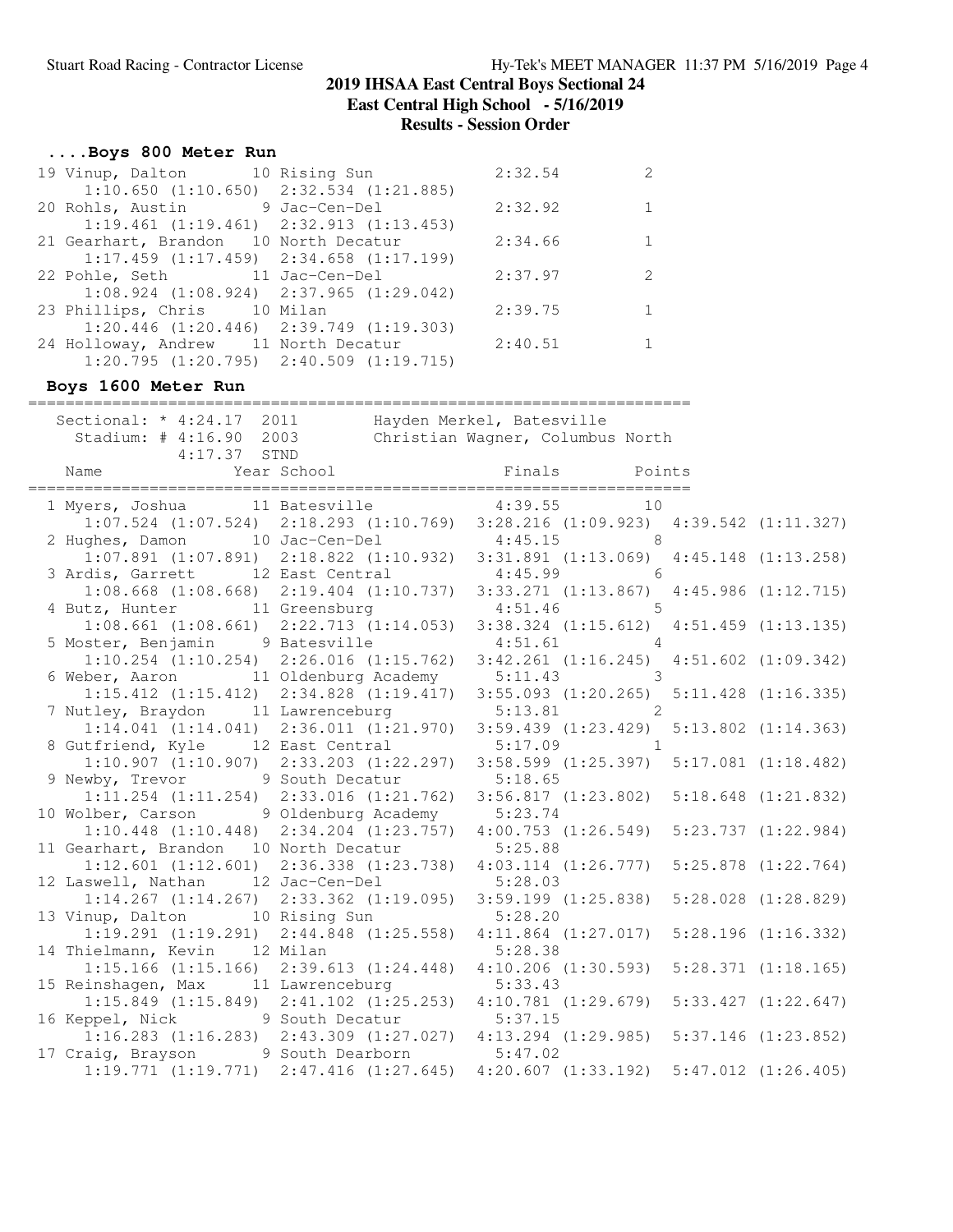# **....Boys 1600 Meter Run**

| 18 Grant, Adam 9 Franklin County |                                                 | 5:53.62 |                                                 |
|----------------------------------|-------------------------------------------------|---------|-------------------------------------------------|
|                                  | $1:18.904$ $(1:18.904)$ $2:48.953$ $(1:30.049)$ |         | $4:22.091$ $(1:33.138)$ $5:53.619$ $(1:31.529)$ |
| 19 Adams, Hunter                 | 11 South Dearborn                               | 5:54.92 |                                                 |
|                                  | $1:18.363$ $(1:18.363)$ $2:47.006$ $(1:28.643)$ |         | $4:27.414$ $(1:40.409)$ $5:54.919$ $(1:27.505)$ |
| 20 Givan, Brian                  | 10 Rising Sun                                   | 6:05.08 |                                                 |
|                                  | $1:23.223$ $(1:23.223)$ $2:55.982$ $(1:32.759)$ |         | $4:33.877$ $(1:37.895)$ $6:05.078$ $(1:31.202)$ |
| 21 Parker, Dalton                | 10 South Ripley                                 | 6:21.11 |                                                 |
|                                  | $1:23.513$ $(1:23.513)$ $3:01.216$ $(1:37.703)$ |         | $4:46.611$ $(1:45.395)$ $6:21.102$ $(1:34.492)$ |

## **Boys 3200 Meter Run**

| Sectional: * 9:18.03 2017<br>Stadium: # 9:18.03 2017<br>9:19.38 STND                                                                                                 | Curt Eckstein | Curt Eckstein, Oldenburg Ac |  |  |
|----------------------------------------------------------------------------------------------------------------------------------------------------------------------|---------------|-----------------------------|--|--|
| Year School<br>----------------------<br>Name                                                                                                                        |               | Finals Points               |  |  |
| 1 Loichinger, Ean 9 Batesville                                                                                                                                       |               | $10:21.25$ 10               |  |  |
| $1:08.658 (1:08.658) 2:24.432 (1:15.775) 3:43.112 (1:18.680) 5:02.630 (1:19.518)$                                                                                    |               |                             |  |  |
| 6:23.112 (1:20.483) 7:43.721 (1:20.609) 9:03.696 (1:19.976) 10:21.245 (1:17.550)                                                                                     |               |                             |  |  |
| 2 Myers, Joshua 11 Batesville                                                                                                                                        |               | $10:37.17$ 8                |  |  |
| 1:14.985 (1:14.985) 2:33.682 (1:18.697) 3:54.035 (1:20.353) 5:12.808 (1:18.773)                                                                                      |               |                             |  |  |
| 6:35.209 (1:22.402) 7:57.254 (1:22.045) 9:19.431 (1:22.178) 10:37.168 (1:17.737)                                                                                     |               |                             |  |  |
| 3 Ardis, Garrett 12 East Central 10:47.32 6                                                                                                                          |               |                             |  |  |
| 1:13.689 (1:13.689) 2:32.771 (1:19.083) 3:52.715 (1:19.944) 5:14.374 (1:21.659)                                                                                      |               |                             |  |  |
| 6:36.605 (1:22.232) 7:59.928 (1:23.323) 9:24.981 (1:25.053) 10:47.316 (1:22.336)                                                                                     |               |                             |  |  |
| 4 Kuntz, Tyler 10 Oldenburg Academy 11:02.02 5                                                                                                                       |               |                             |  |  |
| 1:14.099 (1:14.099) 2:37.814 (1:23.715) 4:02.839 (1:25.026) 5:27.710 (1:24.871)                                                                                      |               |                             |  |  |
| 6:54.483 (1:26.773) 8:20.658 (1:26.176) 9:45.938 (1:25.280) 11:02.017 (1:16.079)                                                                                     |               |                             |  |  |
| 5 Sanders, Sawyer 9 Greensburg 11:05.14 4                                                                                                                            |               |                             |  |  |
| 1:16.485 (1:16.485) 2:37.667 (1:21.182) 4:02.487 (1:24.820) 5:28.265 (1:25.779)                                                                                      |               |                             |  |  |
| 6:54.783 (1:26.518) 8:20.891 (1:26.109) 9:45.655 (1:24.764) 11:05.138 (1:19.484)                                                                                     |               |                             |  |  |
| 6 Johnson, Andrew 9 Greensburg                                                                                                                                       |               | $11:14.64$ 3                |  |  |
| 1:16.028 (1:16.028) 2:37.483 (1:21.456) 4:02.208 (1:24.725) 5:28.555 (1:26.347)                                                                                      |               |                             |  |  |
| 6:54.561 (1:26.006) 8:21.684 (1:27.124) 9:49.837 (1:28.153) 11:14.636 (1:24.799)                                                                                     |               |                             |  |  |
| 7 Stenger, James 10 East Central 11:32.49 2                                                                                                                          |               |                             |  |  |
| 1:18.352 (1:18.352) 2:42.472 (1:24.120) 4:10.931 (1:28.459) 5:41.751 (1:30.820)<br>7:12.656 (1:30.905) 8:44.223 (1:31.568) 10:13.543 (1:29.320) 11:32.487 (1:18.944) |               |                             |  |  |
|                                                                                                                                                                      |               |                             |  |  |
| 8 Roth, Andrew 11 Lawrenceburg 11:38.18 1<br>$1:18.614$ $(1:18.614)$ $2:42.872$ $(1:24.259)$ $4:11.339$ $(1:28.467)$ $5:42.164$ $(1:30.825)$                         |               |                             |  |  |
| 7:13.054 (1:30.890) 8:44.563 (1:31.510) 10:13.976 (1:29.413) 11:38.175 (1:24.199)                                                                                    |               |                             |  |  |
| 9 Thielmann, Kevin 12 Milan                                                                                                                                          |               | 11:45.42                    |  |  |
| 1:18.667 (1:18.667) 2:46.051 (1:27.385) 4:14.150 (1:28.099) 5:46.701 (1:32.551)                                                                                      |               |                             |  |  |
| 7:19.192 (1:32.492) 8:52.501 (1:33.309) 10:24.089 (1:31.589) 11:45.411 (1:21.323)                                                                                    |               |                             |  |  |
| 10 Newby, Trevor 9 South Decatur 11:50.41                                                                                                                            |               |                             |  |  |
| $1:19.021 (1:19.021) 2:45.931 (1:26.911) 4:14.291 (1:28.360) 5:46.718 (1:32.428)$                                                                                    |               |                             |  |  |
| 7:19.028 (1:32.310) 8:52.361 (1:33.333) 10:24.132 (1:31.772) 11:50.410 (1:26.278)                                                                                    |               |                             |  |  |
| 11 Nutley, Braydon 11 Lawrenceburg 11:59.57                                                                                                                          |               |                             |  |  |
| 1:22.238 (1:22.238) 2:50.923 (1:28.685) 4:21.241 (1:30.318) 5:53.057 (1:31.817)                                                                                      |               |                             |  |  |
| 7:24.581 (1:31.524) 8:58.635 (1:34.055) 10:33.116 (1:34.482) 11:59.562 (1:26.446)                                                                                    |               |                             |  |  |
| 12 Keppel, Nick 9 South Decatur 12:01.14                                                                                                                             |               |                             |  |  |
| $1:21.083 (1:21.083) 2:50.699 (1:29.617) 4:22.647 (1:31.948) 5:56.161 (1:33.515)$                                                                                    |               |                             |  |  |
| 7:29.885 (1:33.725) 9:05.371 (1:35.486) 10:40.407 (1:35.036) 12:01.131 (1:20.725)                                                                                    |               |                             |  |  |
| 13 Pohle, Josh 9 Jac-Cen-Del 12:05.21                                                                                                                                |               |                             |  |  |
| 1:19.483 (1:19.483) 2:48.961 (1:29.478) 4:21.769 (1:32.809) 5:55.052 (1:33.284)                                                                                      |               |                             |  |  |
| 7:30.569 (1:35.517) 9:07.507 (1:36.938) 10:40.189 (1:32.683) 12:05.205 (1:25.017)                                                                                    |               |                             |  |  |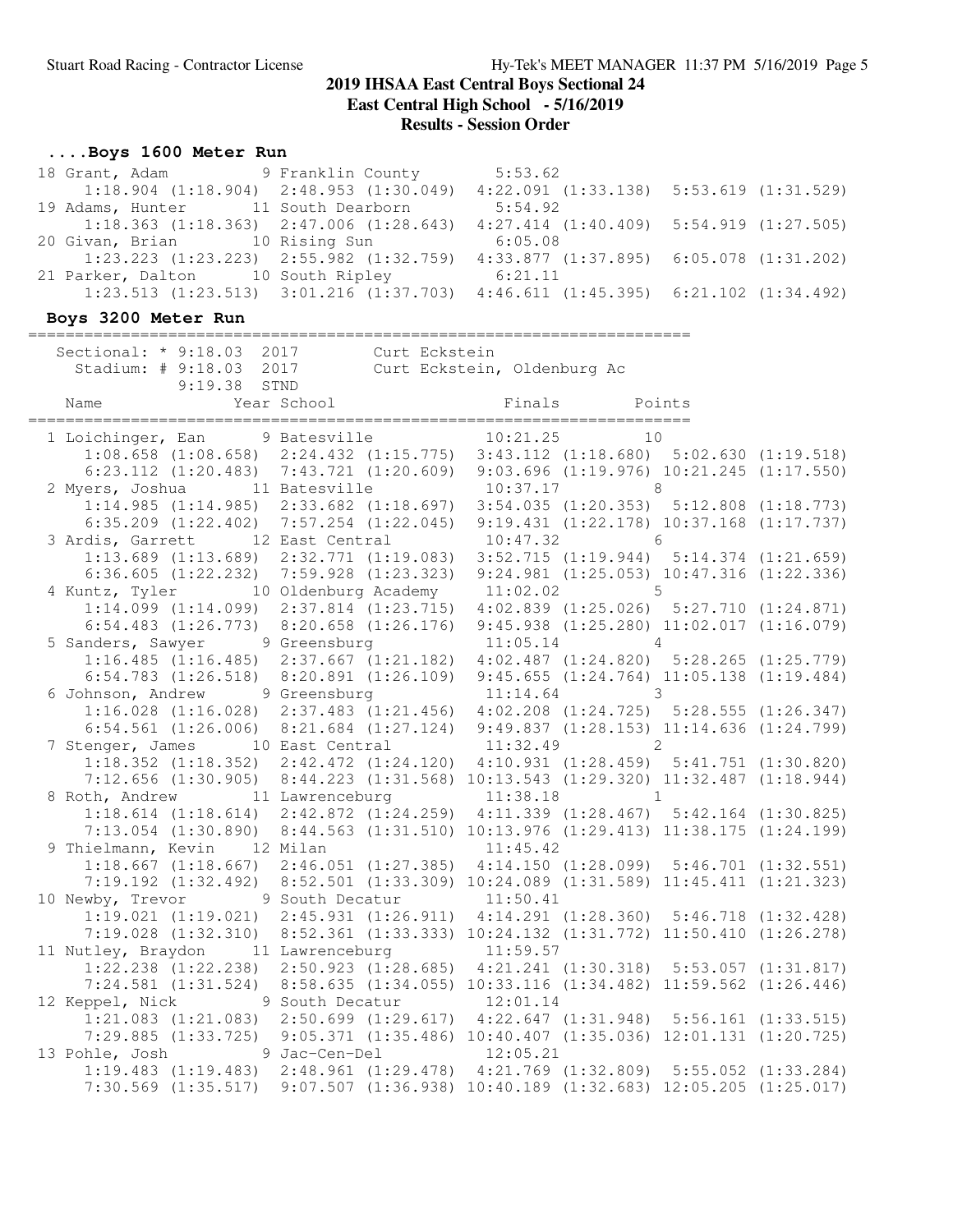**East Central High School - 5/16/2019**

### **Results - Session Order**

### **....Boys 3200 Meter Run**

| 14 Weber, Aaron 11 Oldenburg Academy 12:10.74                                                   |  |          |                                                   |  |
|-------------------------------------------------------------------------------------------------|--|----------|---------------------------------------------------|--|
| $1:23.052$ $(1:23.052)$ $2:49.108$ $(1:26.056)$ $4:20.212$ $(1:31.105)$ $5:53.505$ $(1:33.293)$ |  |          |                                                   |  |
| $7:27.295$ $(1:33.790)$ $9:02.196$ $(1:34.902)$                                                 |  |          | $10:38.639$ $(1:36.444)$ $12:10.735$ $(1:32.096)$ |  |
| 15 Cassini, Benjamin 9 South Dearborn                                                           |  | 12:14.93 |                                                   |  |
| $1:19.721$ $(1:19.721)$ $2:50.016$ $(1:30.296)$ $4:24.524$ $(1:34.509)$ $5:58.725$ $(1:34.202)$ |  |          |                                                   |  |
| $7:35.594$ $(1:36.869)$ $9:14.087$ $(1:38.493)$                                                 |  |          | $10:49.189$ $(1:35.103)$ $12:14.928$ $(1:25.739)$ |  |
| 16 Evans, Micah 11 South Dearborn 12:18.23                                                      |  |          |                                                   |  |
| $1:10.159$ $(1:10.159)$ $2:44.914$ $(1:34.755)$ $4:19.551$ $(1:34.638)$ $5:53.944$ $(1:34.393)$ |  |          |                                                   |  |
| $7:28.825$ $(1:34.882)$ $9:07.689$ $(1:38.864)$                                                 |  |          | $10:49.438$ $(1:41.750)$ $12:18.230$ $(1:28.792)$ |  |
| 17 Grant, Adam 9 Franklin County 12:34.58                                                       |  |          |                                                   |  |
| $1:21.667$ $(1:21.667)$ $2:51.219$ $(1:29.553)$ $4:25.037$ $(1:33.818)$ $6:00.017$ $(1:34.980)$ |  |          |                                                   |  |
| 7:37.730 (1:37.713) 9:16.588 (1:38.858) 10:55.654 (1:39.066) 12:34.571 (1:38.918)               |  |          |                                                   |  |
| 18 Seibert, Kyle 11 Franklin County 13:02.66                                                    |  |          |                                                   |  |
| $1:17.888$ $(1:17.888)$ $2:47.423$ $(1:29.536)$ $4:24.683$ $(1:37.260)$ $6:07.801$ $(1:43.118)$ |  |          |                                                   |  |
| $7:51.954$ $(1:44.153)$ $9:38.035$ $(1:46.082)$                                                 |  |          | $11:24.688$ $(1:46.653)$ $13:02.652$ $(1:37.965)$ |  |
| 19 Boes, James 11 Rising Sun 14:31.46                                                           |  |          |                                                   |  |
| $1:30.864$ $(1:30.864)$ $3:11.481$ $(1:40.617)$                                                 |  |          | $4:57.212$ $(1:45.732)$ $6:49.724$ $(1:52.512)$   |  |
| 8:45.912 (1:56.189) 10:41.701 (1:55.789) 12:41.521 (1:59.820) 14:31.451 (1:49.931)              |  |          |                                                   |  |
| 20 Medsker, Cameron 10 North Decatur 14:51.34                                                   |  |          |                                                   |  |
| $1:35.496$ $(1:35.496)$ $3:25.731$ $(1:50.236)$ $5:19.927$ $(1:54.196)$ $7:16.845$ $(1:56.919)$ |  |          |                                                   |  |
| 9:16.909 (2:00.064) 11:15.539 (1:58.631) 13:12.505 (1:56.966) 14:51.332 (1:38.828)              |  |          |                                                   |  |

#### **Boys 110 Meter Hurdles**

========================================================================= Sectional: \* 15.02 2017 Garrett Wagner, Batesville Stadium: # 15.02 2017 Garrett Wagner, Batesville 14.65 STND Name Tear School Prelims H# ========================================================================= Preliminaries 1 Studer, Malachi 11 East Central 15.31Q 2 2 Daugherty, Daniel 12 Rising Sun 16.11Q 1 3 Moorman, Chris 12 Oldenburg Academy 15.60Q 2 4 Bogan, Brady 11 Franklin County 16.24Q 1 5 Springmeyer, Collin 11 Greensburg 16.05q 2 6 Nobbe, Trenton 12 South Decatur 16.39q 1 7 Meyer, Mitch 10 Lawrenceburg 16.96q 2 8 Herrmann, Austin 12 Franklin County 17.18q 1 9 Patel, Manav 10 Batesville 17.76 1 10 Sperringer, Chance 11 South Dearborn 18.30 1 11 Sohns, Hunter 9 East Central 18.37 2 12 Hall, Matt 11 Milan 18.84 2 13 Grossman, Boyd 10 South Ripley 19.20 1 14 Robben, Samuel 10 Batesville 19.21 2 15 Hoffman, Nathan 9 Jac-Cen-Del 19.28 2

#### **Boys 110 Meter Hurdles**

| Sectional: * 15.02 2017     | Stadium: # 15.02 2017<br>14.65 STND |                 | Garrett Wagner, Batesville<br>Garrett Wagner, Batesville |        |        |
|-----------------------------|-------------------------------------|-----------------|----------------------------------------------------------|--------|--------|
| Name                        |                                     | Year School     |                                                          | Finals | Points |
| Finals<br>1 Studer, Malachi |                                     | 11 East Central |                                                          | 15.10  |        |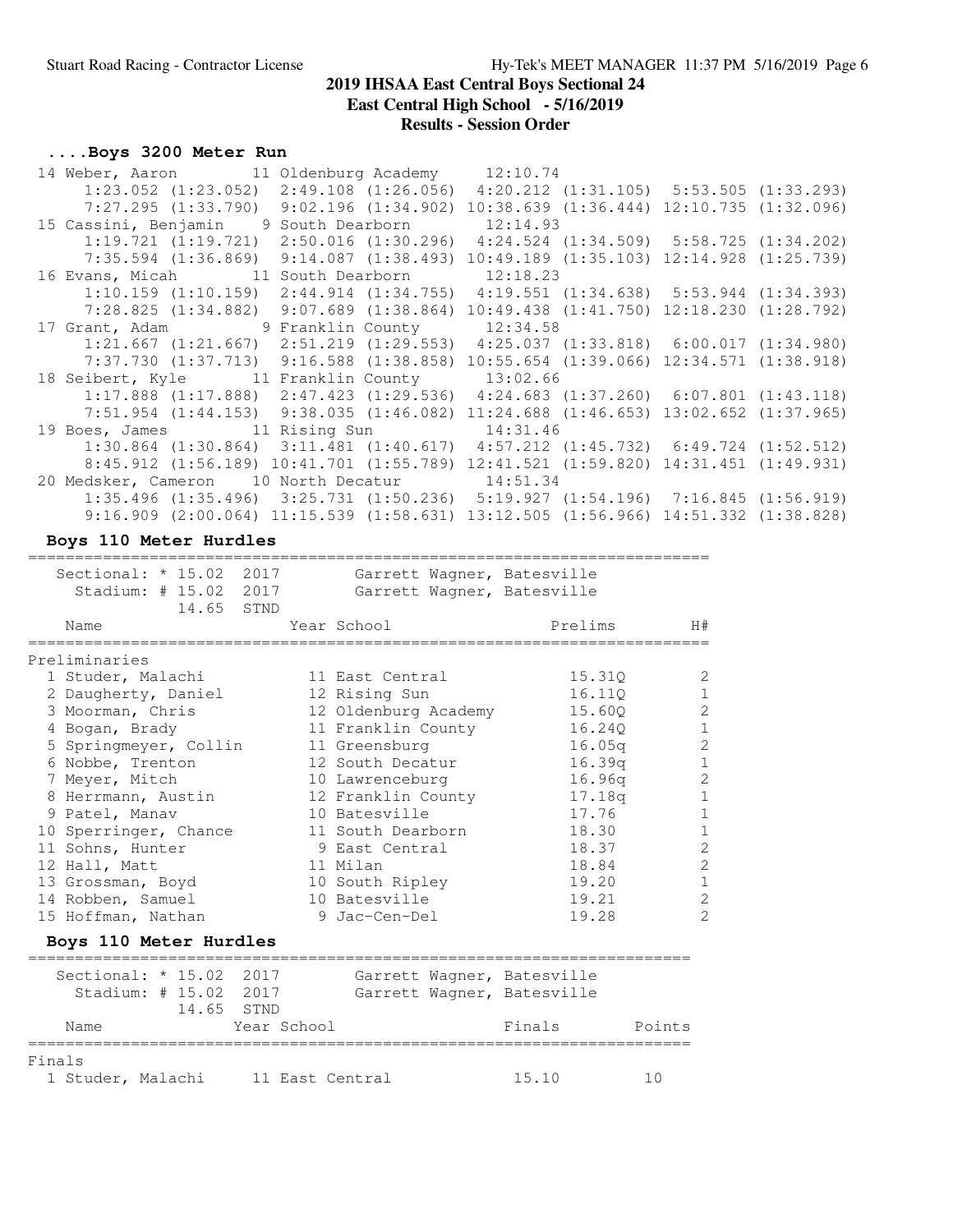### **....Boys 110 Meter Hurdles**

| 2 Moorman, Chris     | 12 Oldenburg Academy | 15.39 | 8 |
|----------------------|----------------------|-------|---|
| 3 Nobbe, Trenton     | 12 South Decatur     | 15.75 |   |
| 4 Springmeyer, Colli | 11 Greensburg        | 15.89 | 5 |
| 5 Daugherty, Daniel  | 12 Rising Sun        | 16.14 |   |
| 6 Bogan, Brady       | 11 Franklin County   | 16.27 |   |
| 7 Meyer, Mitch       | 10 Lawrenceburg      | 17.05 |   |
| 8 Herrmann, Austin   | 12 Franklin County   | 17.18 |   |

### **Boys 300 Meter Hurdles**

#### ==========================================================================

| Sectional: * 38.94 2018                 |                      | Garrett Wagner, Batesville |                |                 |
|-----------------------------------------|----------------------|----------------------------|----------------|-----------------|
| Stadium: # 38.94 2017                   |                      | Garrett Wagner, Batesville |                |                 |
| 39.01 STND                              |                      |                            |                |                 |
| Name                                    | Year School          | Finals                     |                | H# Points       |
| 1 Ludwig, Chase                         | 11 East Central      | 41.21                      |                | $3 \quad 10$    |
| 2 Bogan, Brady 11 Franklin County 41.84 |                      |                            |                | $3 \t 8$        |
| 3 Meyer, Mitch                          | 10 Lawrenceburg      | 43.07                      | 3 <sup>7</sup> | 6               |
| 4 Moorman, Chris                        | 12 Oldenburg Academy | 43.13                      | 3 <sup>7</sup> | $5\phantom{.0}$ |
| 5 Myers, Tyler                          | 12 Batesville        | 44.81                      | $\mathcal{S}$  | $\sqrt{4}$      |
| 6 Daugherty, Daniel                     | 12 Rising Sun        | 45.66                      | $\mathfrak{Z}$ | $\mathfrak{Z}$  |
| 7 Sperringer, Chance                    | 11 South Dearborn    | 46.13                      | $\overline{2}$ | $\overline{2}$  |
| 8 Binion, Dillon                        | 10 South Ripley      | 46.24                      | $\overline{2}$ | $\mathbf{1}$    |
| 9 Herrmann, Austin                      | 12 Franklin County   | 46.43                      | $\overline{2}$ |                 |
| 10 Patel, Manav                         | 10 Batesville        | 47.03                      | 2              |                 |
| 11 Sohns, Hunter 9 East Central         |                      | 47.43                      | $\mathbf{1}$   |                 |
| 12 Grossman, Boyd                       | 10 South Ripley      | 48.24                      | $\overline{2}$ |                 |
| 13 Bounds, James                        | 11 Rising Sun        | 49.58                      | $\mathbf{1}$   |                 |
| 14 Springmeyer, Colli                   | 11 Greensburg        | 49.83                      | $\overline{2}$ |                 |
| 15 Hall, Matt                           | 11 Milan             | 50.41                      | $\overline{2}$ |                 |
| 16 Pittinger, Aiden 9 South Dearborn    |                      | 52.75                      | $\mathbf{1}$   |                 |
| 17 Geis, Nate                           | 10 Oldenburg Academy | 55.86                      | $\mathbf{1}$   |                 |
| 18 Harrison, Aaron                      | 11 Milan             | 56.26                      | $1\,$          |                 |
| 19 Bowles, Caleb 9 North Decatur        |                      | 56.37                      | $\mathbf{1}$   |                 |
| -- Pavy, Vincent                        | 12 Greensburg        | DQ.                        | $\mathbf{1}$   |                 |
|                                         |                      |                            |                |                 |

#### **Boys 4x100 Meter Relay** ==========================================================================

| Sectional: * 43.87 2014 | C Knueven, Z Knueven, K Hay, J Stone    | - East Central        |                        |           |
|-------------------------|-----------------------------------------|-----------------------|------------------------|-----------|
| Stadium: # 43.44 1985   |                                         | East Central          |                        |           |
|                         | M Aliq, J Orndorff, K Ertel, S Emlinger |                       |                        |           |
| 42.54 STND              |                                         |                       |                        |           |
| School                  |                                         |                       | Finals                 | H# Points |
| 1 East Central 'A'      |                                         |                       | $43.60*$               | 2 10      |
| 1) Perkins, Erik 10     |                                         | 2) Ludwig, Chase 11   |                        |           |
| 3) Goeldner, Keiton 12  |                                         | 4) Hornbach, Alex 12  |                        |           |
| 2 Greensburg 'A'        |                                         |                       | $\mathcal{P}$<br>45.06 | - 8       |
| 1) Austin, Daimon 11    |                                         | 2) Pavy, Vincent 12   |                        |           |
| 3) Woods, Joe 12        |                                         | 4) Woods, Jalen 10    |                        |           |
| 3 Batesville 'A'        |                                         |                       | 45.48<br>$\mathcal{P}$ | 6         |
| 1) Riffle, Isaiah 11    |                                         | 2) Heiser, Justin 11  |                        |           |
| 3) Laymon, Charles 11   |                                         | 4) Haskamp, Samuel 12 |                        |           |
| 4 South Dearborn 'A'    |                                         |                       | 46.01                  | 5         |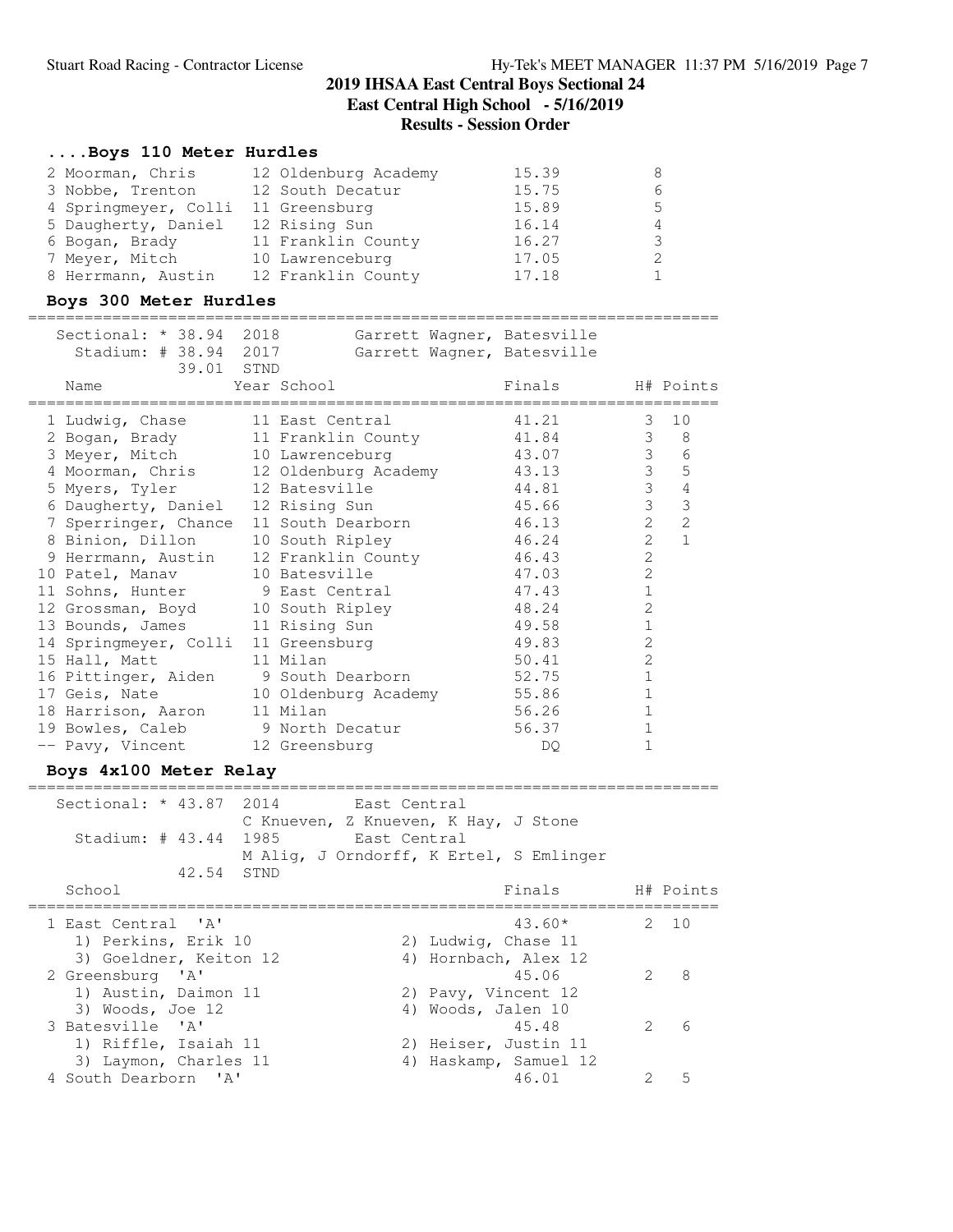#### **....Boys 4x100 Meter Relay**

| 1) Guthrie, Dalton 11   | 2) Bedel, Austin 9                      |  |
|-------------------------|-----------------------------------------|--|
| 3) Bader, Gage 12       | 4) Dick, Timothy 11                     |  |
| 5 Franklin County 'A'   | 46.60<br>2<br>$\overline{4}$            |  |
| 1) Westerfeld, Sam 9    | 2) Herrmann, Austin 12                  |  |
| 3) Stacy, Lucas 10      | 4) Schatzle, Jacob 9                    |  |
| 6 Lawrenceburg 'A'      | 48.26<br>-3                             |  |
| 1) Pierce, Luke 9       | 2) Kinnard, Marsall 11                  |  |
| 3) Markland, Blake 11   | 4) Parks, Jaylen 12                     |  |
| 7 Oldenburg Academy 'A' | $\mathcal{P}$<br>$\mathcal{P}$<br>49.02 |  |
| 1) Moorman, Chris 12    | 2) McFee, Dominic 10                    |  |
| 3) Lewis, Peter 10      | 4) McFee, Lucas 12                      |  |
| 8 Rising Sun 'A'        | 50.32                                   |  |
| 1) Harmon, Torress 12   | 2) Bounds, James 11                     |  |
| 3) Radcliff, Brogan 9   | 4) Daugherty, Daniel 12                 |  |
| 9 Milan 'A'             | 50.89                                   |  |
| 1) Hall, Matt 11        | 2) Burdette, Trent 9                    |  |
| 3) Knueven, Dakotah 12  | 4) Moore, Ethan 11                      |  |
|                         |                                         |  |

## **Boys 4x400 Meter Relay**

========================================================================== Sectional: \* 3:23.24 2009 East Central, East Central J Colon, J Ronnebaum, C Olive, G Rauch Stadium: # 3:23.24 2009 East Central J Colon, A Sterwerf, C Olive, G Rauch 3:20.44 STND School **Finals** H# Points ========================================================================== 1 East Central 'A' 3:30.94 2 10 1) Hornbach, Alex 12 2) Deitsch, Clayton 11 3) Perkins, Erik 10 4) Ludwig, Chase 11 2 Batesville 'A' 3:33.96 2 8 1) Moster, Adam 11 2) Myers, Tyler 12 3) Lynch, Johnathon 12 4) Kuisel, James 10 3 Franklin County 'A' 3:43.40 2 6 1) Marshall, Harvey 11 2) Meier, Denver 10 3) Bogan, Brady 11 4) Tschaenn, Hunter 10 4 Milan 'A' 3:52.01 2 5 1) Burdette, Trent 9 2) Burdette, Casey 11 3) Cavins, Peyton 10  $\hskip1cm$  4) Riehle, Matthew 11 5 Rising Sun 'A' 3:53.61 2 4 1) Daugherty, Daniel 12 2) Rider, Wesley 12 3) Taylor, Grant 9 4) Montgomery, Kendall 9 6 Lawrenceburg 'A' 3:54.24 2 3 1) McCool, Jackson 12 2) Barth, Isaac 10 3) Meyer, Mitch 10 4) Carr, Bret 12 7 Greensburg 'A' 3:55.41 1 2 1) Butz, Hunter 11 2) Zapfe, Nicholas 12 3) O'Mara, Sage 10 4) Pavy, Vincent 12 8 South Dearborn 'A' 3:56.89 2 1 1) Sperringer, Chance 11 2) Whitelock, Bailey 10 3) Frazier, Brandon 11 (4) Bader, Gage 12 9 South Ripley 'A' 3:59.45 1 1) Binion, Dillon 10 2) Grossman, Boyd 10 3) Franklin, Tanner 10 (4) Elliott, Jacob 11 10 South Decatur 'A' 4:12.85 1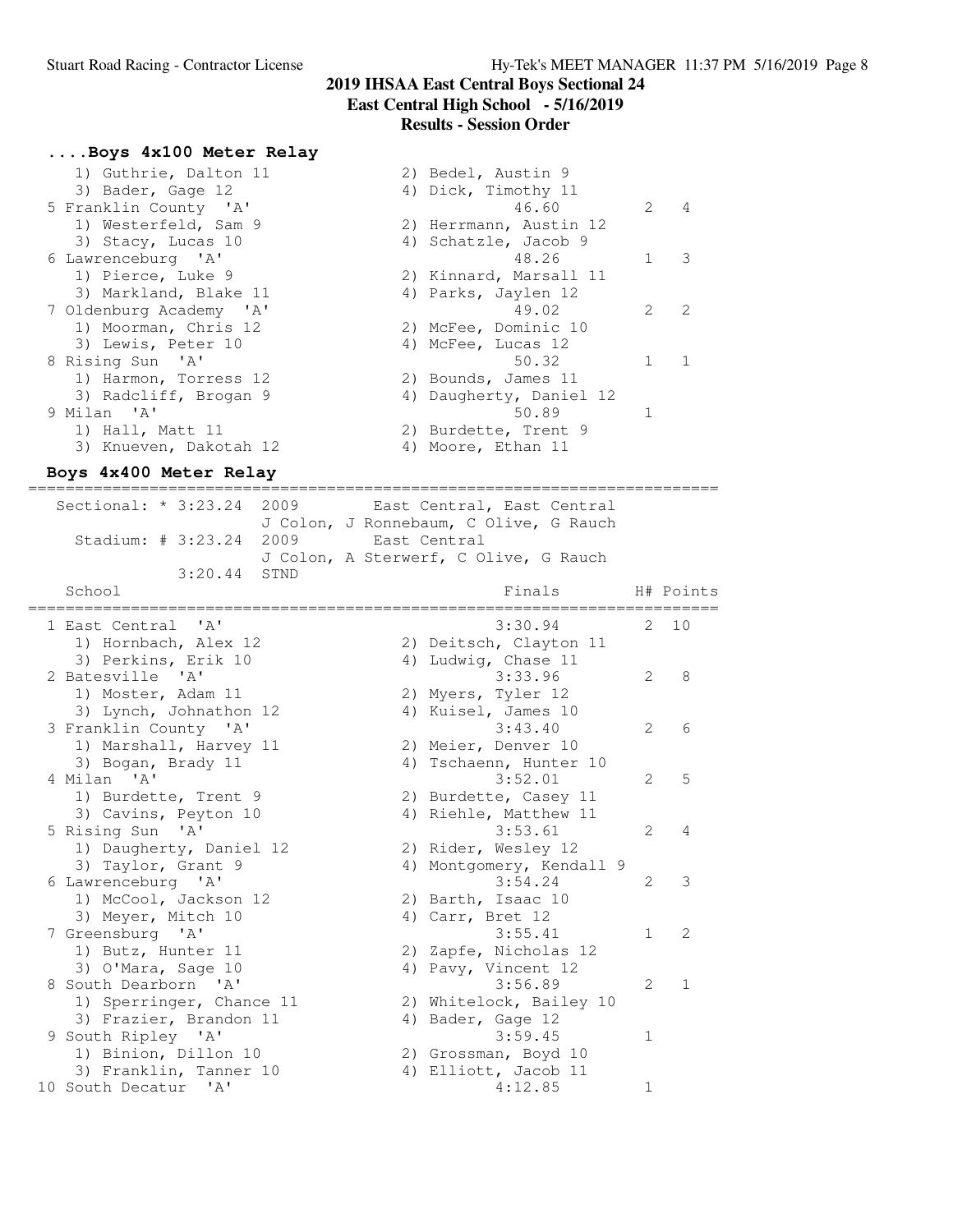### **....Boys 4x400 Meter Relay**

| 1) Mitchell, Corbin 9 | 2) Bower, Conner 11  |
|-----------------------|----------------------|
| 3) Collins, Hunter 9  | 4) Platt, Logan 11   |
| 11 North Decatur 'A'  | 4:35.41              |
| 1) Bowles, Caleb 9    | 2) Theobald, Cole 10 |
| 3) Hoeing, Elijah 11  | 4) Psyk, Paul 11     |

#### **Boys 4x800 Meter Relay**

======================================================================= Sectional: \* 8:19.72 2005 Batesville R Call, T Giesting, W Myers, T Roell Stadium: # 8:16.90 2003 Columbus North R Smith, D Teike, B Milroy, R Dixon 7:53.43 STND School Finals Points Points ======================================================================= 1 Batesville 'A' 8:39.65 10 1) Kuisel, James 10 2) Lynch, Johnathon 12 3) Moster, Benjamin 9 (4) Moster, Adam 11 1:02.136 (1:02.136) 2:08.593 (1:06.457) 3:13.739 (1:05.146) 4:17.936 (1:04.197) 5:25.069 (1:07.133) 6:33.322 (1:08.253) 7:32.856 (59.534) 8:39.645 (1:06.789) 2 Greensburg 'A' 8:47.83 8 1) Butz, Hunter 11 2) Zapfe, Nicholas 12 3) Sanders, Sawyer 9 (4) Stephens, Kole 9 1:02.424 (1:02.424) 2:09.771 (1:07.347) 3:14.342 (1:04.571) 4:18.609 (1:04.267) 5:25.106 (1:06.497) 6:38.224 (1:13.118) 7:42.320 (1:04.096) 8:47.826 (1:05.506) 3 East Central 'A' 8:49.13 6 1) Gutfriend, Kyle 12 2) Dedddens, Dan 11 3) Stenger, James 10 (4) Hornbach, Luke 10 1:03.273 (1:03.273) 2:13.988 (1:10.715) 3:16.028 (1:02.040) 4:24.651 (1:08.623) 5:32.076 (1:07.425) 6:42.364 (1:10.288) 7:44.107 (1:01.743) 8:49.124 (1:05.017) 4 Rising Sun 'A' 9:24.33 5 1) Vinup, Dalton 10 2) Givan, Brian 10 3) Rider, Wesley 12 4) Taylor, Grant 9 1:07.653 (1:07.653) 2:20.592 (1:12.939) 3:31.031 (1:10.439) 4:45.389 (1:14.358) 5:52.931 (1:07.542) 7:10.596 (1:17.665) 8:14.922 (1:04.326) 9:24.323 (1:09.401) 5 Franklin County 'A' 9:41.73 4<br>1) Grant, Drew 10 2) Grant, Adam 9 1) Grant, Drew 10 3) Clements, Caleb 9 4) Klusman, Cole 11 1:04.269 (1:04.269) 2:20.470 (1:16.201) 3:32.983 (1:12.513) 4:57.336 (1:24.353) 6:11.067 (1:13.731) 7:25.716 (1:14.649) 8:26.703 (1:00.987) 9:41.727 (1:15.024) 6 South Dearborn 'A' 9:45.66 3 1) Ross, Logan 9 2) McAdams, John 10 3) Craig, Brayson 9 (4) Frazier, Brandon 11 1:08.562 (1:08.562) 2:23.684 (1:15.122) 3:32.902 (1:09.218) 4:46.708 (1:13.806) 6:03.529 (1:16.821) 7:22.217 (1:18.688) 8:31.526 (1:09.309) 9:45.659 (1:14.133)<br>
9:53.17 2 7 South Decatur 'A' 9:53.17 2 1) Newby, Trevor 9 2) Walling, Bradley 9 3) Edwards, Josh 9 4) Bower, Conner 11 1:10.398 (1:10.398) 2:27.476 (1:17.078) 3:42.980 (1:15.504) 5:01.181 (1:18.201) 6:11.782 (1:10.601) 7:27.177 (1:15.395) 8:35.038 (1:07.861) 9:53.162 (1:18.124) 8 Jac-Cen-Del 'A' 10:15.02 1 1) Pohle, Seth 11 2) Maloney, Adam 9 3) Pohle, Josh 9 4) Rohls, Austin 9 1:10.992 (1:10.992) 2:35.862 (1:24.870) 3:52.670 (1:16.808) 5:21.341 (1:28.671) 6:30.464 (1:09.123) 7:47.626 (1:17.162) 9:01.351 (1:13.725) 10:15.012 (1:13.661)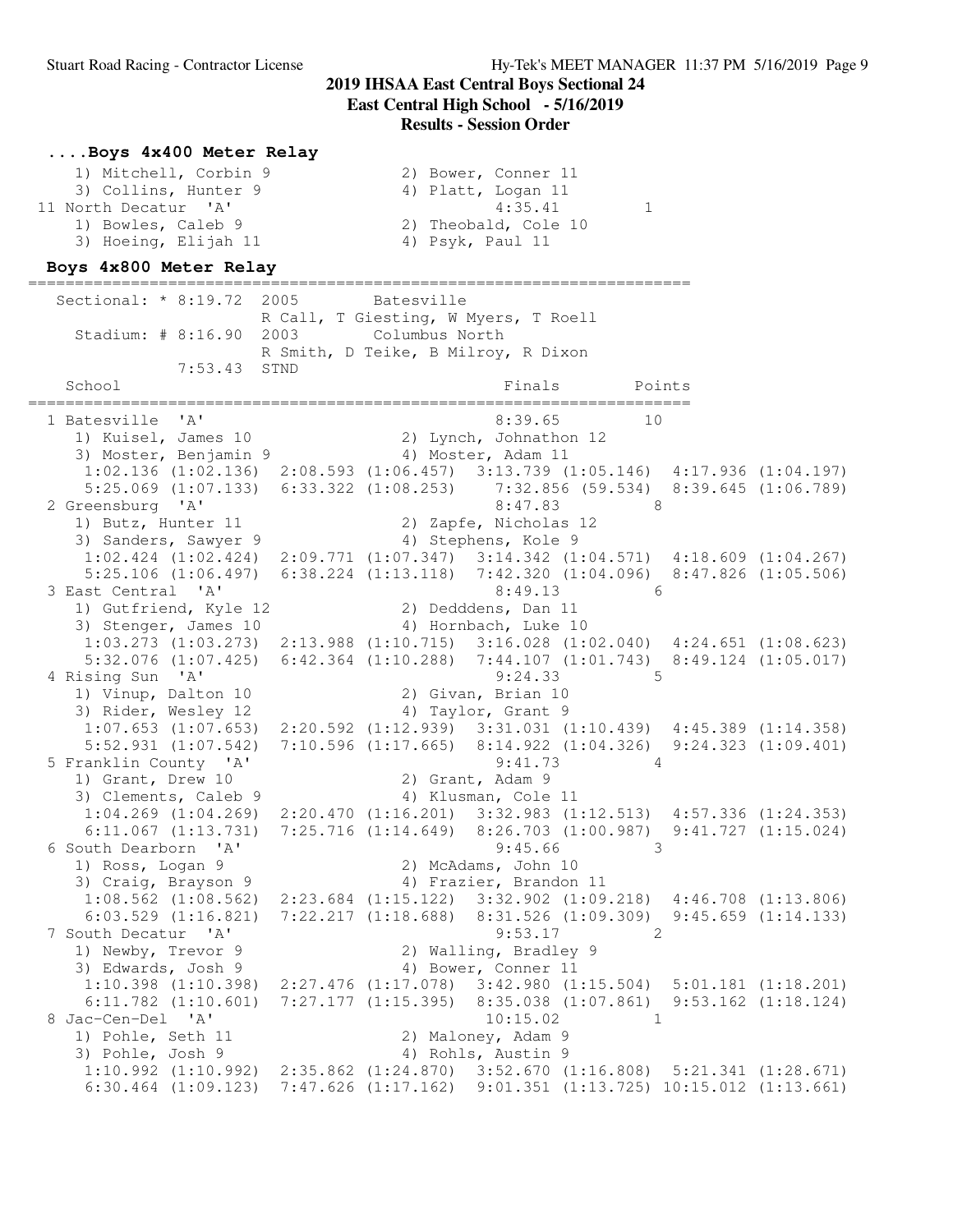**East Central High School - 5/16/2019**

#### **Results - Session Order**

### **....Boys 4x800 Meter Relay**

9 North Decatur 'A' 10:16.80 1) Holloway, Andrew 11 2) Dollinger, Daniel 12<br>
3) Psyk, Paul 11 3) Gearhart, Brandon 10 4) Gearhart, Brandon 10 1:13.100 (1:13.100) 2:39.006 (1:25.906) 3:48.607 (1:09.601) 5:14.027 (1:25.420) 6:32.015 (1:17.988) 7:53.358 (1:21.343) 9:00.968 (1:07.610) 10:16.794 (1:15.826) 10 South Ripley 'A' 10:20.28 1) Franklin, Tanner 10 2) Franklin, Trenton 10<br>1) Franklin, Tanner 10 2) Franklin, Trenton 10 3) Zigan, Nick 10 4) Parker, Dalton 10 1:09.062 (1:09.062) 2:27.840 (1:18.778) 3:41.899 (1:14.059) 5:00.347 (1:18.448) 6:11.885 (1:11.538) 7:29.157 (1:17.272) 8:47.648 (1:18.491) 10:20.273 (1:32.625)<br>-- Lawrenceburg 'A' DQ -- Lawrenceburg 'A' DQ 1) Roth, Andrew 11 2) Nutley, Braydon 11 3) Lampert, Seth 11 4) Rennekamp, Andrew 11

#### **Boys High Jump**

| Sectional: * 6-06 2008 Brandon Otter, Switzerland County<br>Stadium: # 6-09.50 1983 Dave Galle, Batesville   |                             |               |      |
|--------------------------------------------------------------------------------------------------------------|-----------------------------|---------------|------|
| $6 - 04.50$ STND<br>Name                                                                                     | Year School                 | Finals Points |      |
| 1 Studer, Malachi 11 East Central<br>$5-06$ $5-08$ $5-10$ $6-00$ $6-01$ $6-04$ $6-06.50$<br>P P O O O XO XXX |                             | $6 - 04.00$   | 10   |
| 2 Meyers, Kent 10 Batesville<br>$5-06$ $5-08$ $5-10$ $6-00$ $6-01$<br>O XO XO XXO XXX                        |                             | $6 - 00.00$   | 8    |
| 3 Gunter, William 10 Batesville<br>$5 - 06$ $5 - 08$ $5 - 10$ $6 - 00$<br>O O O XXX                          |                             | $5 - 10.00$   | 6    |
| 4 Wroblewski, Brett 12 North Decatur<br>$5 - 06$ $5 - 08$ $5 - 10$ $6 - 00$<br>XO O XO XXX                   |                             | $J5-10.00$    | 4.50 |
| 4 Boor, Garrett 12 Jac-Cen-Del J5-10.00<br>$5 - 06$ $5 - 08$ $5 - 10$ $6 - 00$<br>O XO XO XXX                |                             |               | 4.50 |
| 6 Metz, Garrett 12 North Decatur 5-08.00<br>$5 - 06$ $5 - 08$ $5 - 10$<br>O O XXX                            |                             |               | 2.50 |
| 6 Comer, Christian 10 Jac-Cen-Del<br>$5 - 06$ $5 - 08$ $5 - 10$<br>O O XXX                                   |                             | $5 - 08.00$   | 2.50 |
| 8 Elliott, Jacob<br>$5 - 06$ $5 - 08$ $5 - 10$<br>O XO XXX                                                   | 11 South Ripley J5-08.00    |               | 0.50 |
| 8 Rapp, Cole<br>$5 - 06$ $5 - 08$ $5 - 10$<br>O XO XXX                                                       | 10 Franklin County J5-08.00 |               | 0.50 |
| 10 Koester, Adam 10 Greensburg<br>$5 - 06$ $5 - 08$<br>O XXX                                                 |                             | $5 - 06.00$   |      |
| 11 Stacy, Lucas 10 Franklin County 5-06.00<br>$5 - 06$ $5 - 08$<br>XO XXX                                    |                             |               |      |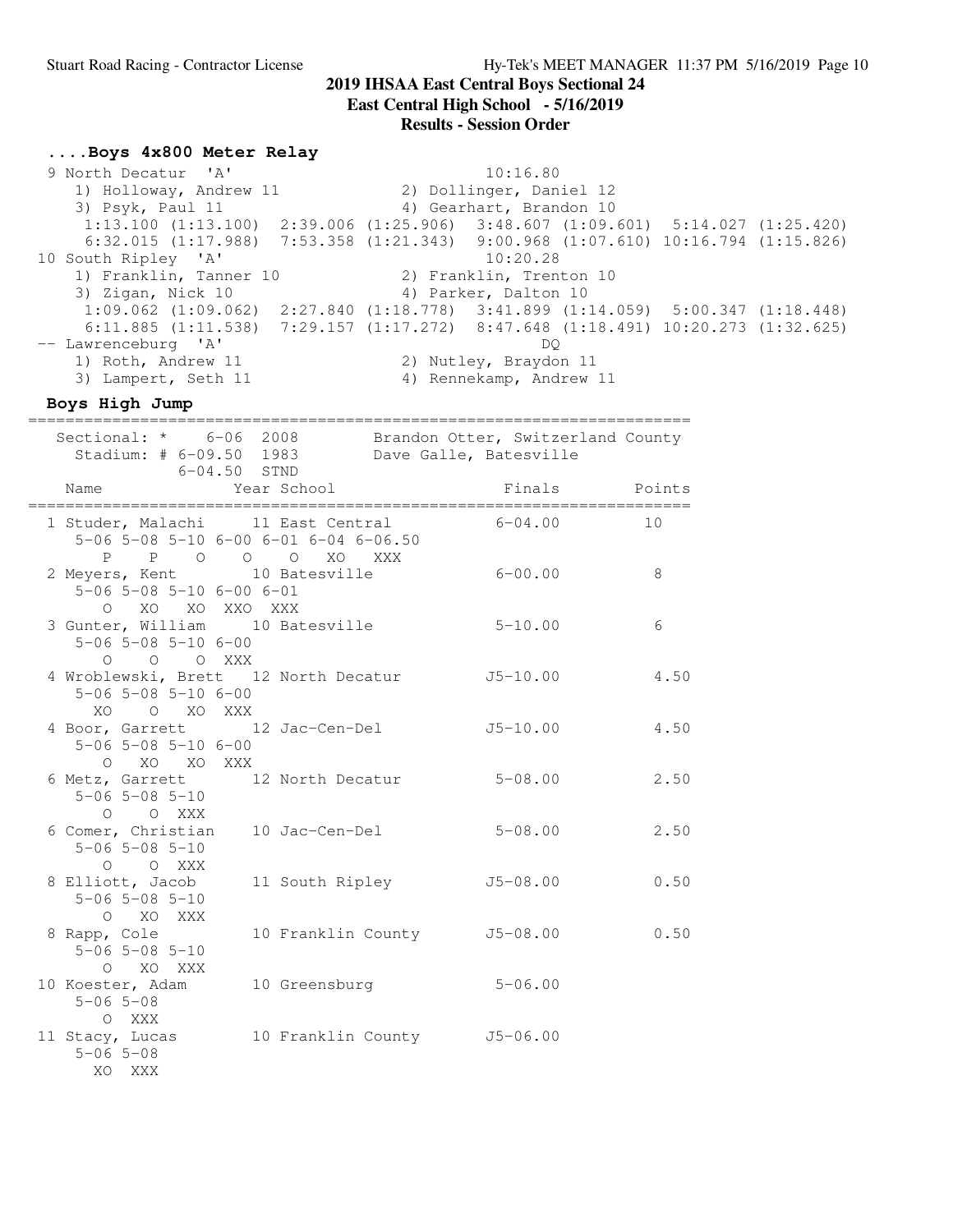**East Central High School - 5/16/2019**

### **Results - Session Order**

# **....Boys High Jump**

| -- Harmon, Torress<br>$5 - 06$<br>XXX | 12 Rising Sun    | NΗ |
|---------------------------------------|------------------|----|
| -- Fleming, parker<br>$5 - 06$<br>XXX | 9 East Central   | NΗ |
| -- Ross, Logan<br>$5 - 06$<br>XXX     | 9 South Dearborn | NΗ |
| -- Woods, Jalen<br>$5 - 06$<br>XXX    | 10 Greensburg    | NΗ |
| -- Parks, Jaylen<br>$5 - 06$<br>XXX   | 12 Lawrenceburg  | NΗ |

# **Boys Pole Vault**

| Sectional: * 14-06 2017 Mark Bertke, East Central<br>Stadium: # 15-00 2008 Jeremy Pratt, Rushville |
|----------------------------------------------------------------------------------------------------|
| Finals Points<br>Year School<br>:===========                                                       |
| 1 Boggs, Austin 12 South Dearborn 13-08.00<br>10                                                   |
| 9-00 9-06 10-00 10-06 11-00 11-06 12-06 13-00 13-06 13-08 14-00                                    |
| P P P O O O O O X O XXX                                                                            |
| 2 Deitsch, Clayton 11 East Central 11-00.00<br>8                                                   |
| 9-00 9-06 10-00 10-06 11-00 11-06                                                                  |
| P P O XO O XXX                                                                                     |
| 3 Pumphrey, Charles 11 Greensburg<br>$J11 - 00.00$<br>6                                            |
| $9-00$ $9-06$ $10-00$ $10-06$ $11-00$ $11-06$                                                      |
| P O XO XO XXO XXX                                                                                  |
| 4 Schatzle, Jacob 9 Franklin County 10-06.00<br>5                                                  |
|                                                                                                    |
|                                                                                                    |
| 5 Meyers, Kent 10 Batesville 5 10-06.00<br>4                                                       |
|                                                                                                    |
| 6 Fleming, parker 9 East Central 10-00.00<br>3                                                     |
|                                                                                                    |
|                                                                                                    |
| 7 Stewart, Matthew 9 Greensburg 510-00.00<br>1.50                                                  |
|                                                                                                    |
|                                                                                                    |
| 7 Gutzwiller, Zachar 9 Batesville 510-00.00<br>1.50                                                |
|                                                                                                    |
|                                                                                                    |
| 9 Tibbs, Deryk 11 South Dearborn 9-06.00                                                           |
|                                                                                                    |
|                                                                                                    |
| -- Tepe-Reed, Zayne 9 Franklin County<br>NH                                                        |
|                                                                                                    |
|                                                                                                    |
|                                                                                                    |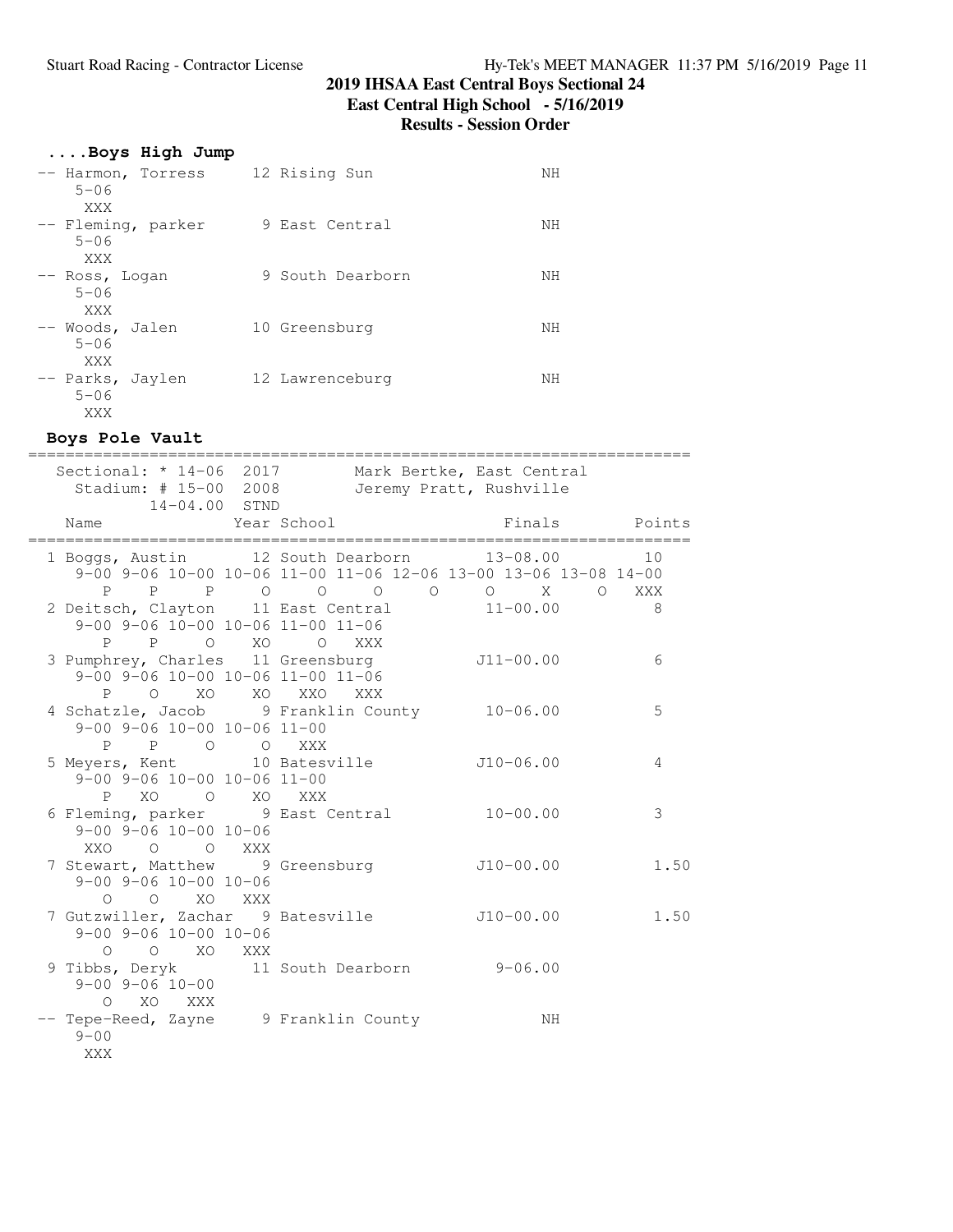**Boys Long Jump**

| Sectional: * 22-06 2006 David Hickman, Switzerland County<br>Stadium: # 22-01.50 1984 Greg Webster, East Central<br>22-04.75 STND |              |                |
|-----------------------------------------------------------------------------------------------------------------------------------|--------------|----------------|
| Finals H# Points<br>Name                                                                                                          |              |                |
| 1 Schatzle, Jacob 9 Franklin County 21-05.50 1 10<br>20-10 21-05 21-05.50 FOUL FOUL FOUL                                          |              |                |
| 2 McFee, Lucas 12 Oldenburg Academy 19-11.00 1 8<br>19-11 19-08 19-10.25 19-05 FOUL 19-06                                         |              |                |
| 3 Austin, Daimon 11 Greensburg 19-06.00 1<br>19-06 19-05.50 19-03 19-03 18-05.25 FOUL                                             |              | 6              |
| 4 Toney, Andrew 10 East Central 19-03.50<br>19-03.50 17-00 16-09 17-05 15-11 18-07                                                | 2            | 5              |
| 5 Westerfeld, Sam 9 Franklin County 19-03.00<br>19-03 19-00 18-10 FOUL 17-07.75 18-09.25                                          | $\mathbf{1}$ | $\overline{4}$ |
| 6 Heiser, Justin 11 Batesville 19-02.00<br>19-02 FOUL FOUL 19-00.50 18-03.75 18-08                                                | 1            | $\mathcal{S}$  |
| 7 Johnson, Jacob 11 East Central 19-00.00<br>FOUL 18-08 FOUL 17-04.75 18-01.25 19-00                                              | $\mathbf{1}$ | 2              |
| 8 Koester, Adam 10 Greensburg 18-06.00<br>17-02 FOUL 18-06 FOUL 18-03 18-04.50                                                    | 2            | $\mathbf{1}$   |
| 9 Montgomery, Kendal 9 Rising Sun<br>18-06 FOUL FOUL FOUL FOUL 18-02.25<br>$J18 - 06.00$                                          | $\mathbf{1}$ |                |
| 10 Whitelock, Bailey 10 South Dearborn 18-00.00<br>18-00 18-00 17-09                                                              | $\mathbf{1}$ |                |
| 11 Comer, Christian 10 Jac-Cen-Del 17-10.00<br>17-10 FOUL FOUL                                                                    | $\mathbf{1}$ |                |
| 12 Laymon, Charles 11 Batesville<br>$17 - 05.00$<br>FOUL 16-09 17-05                                                              | $\mathbf{1}$ |                |
| 13 Peetz, Adrian 12 Jac-Cen-Del<br>$17 - 00.00$<br>15-08 17-00 16-00                                                              | $\mathbf{1}$ |                |
| 14 Theobald, Cole 10 North Decatur 16-11.00<br>$1-04.75$ $14-03$ $16-11$                                                          | 2            |                |
| 15 McMullen, Cadin 12 Lawrenceburg<br>$16 - 00.00$<br>FOUL FOUL 16-00                                                             | 2            |                |
| 16 Binion, Dillon 10 South Ripley 15-11.00<br>15-11 FOUL FOUL                                                                     | 2            |                |
| 17 Bounds, James 11 Rising Sun 15-09.50<br>15-09.50 14-10 15-06                                                                   | 2            |                |
| 18 McCool, Jackson 12 Lawrenceburg<br>$15 - 06.00$<br>FOUL 15-06 FOUL                                                             | 2            |                |
| 19 Browning, Ethan<br>12 Oldenburg Academy<br>$15 - 02.50$<br>FOUL 15-02.50<br>FOUL                                               | 2            |                |
| 20 Jutzi, Tim<br>11 Milan<br>$15 - 01.25$<br>$15 - 01.25$ $14 - 10$<br>$15 - 00.75$                                               | 2            |                |
| 21 Harrison, Aaron<br>11 Milan<br>$14 - 08.50$<br>13-05.50 FOUL<br>$14 - 08.50$                                                   | 2            |                |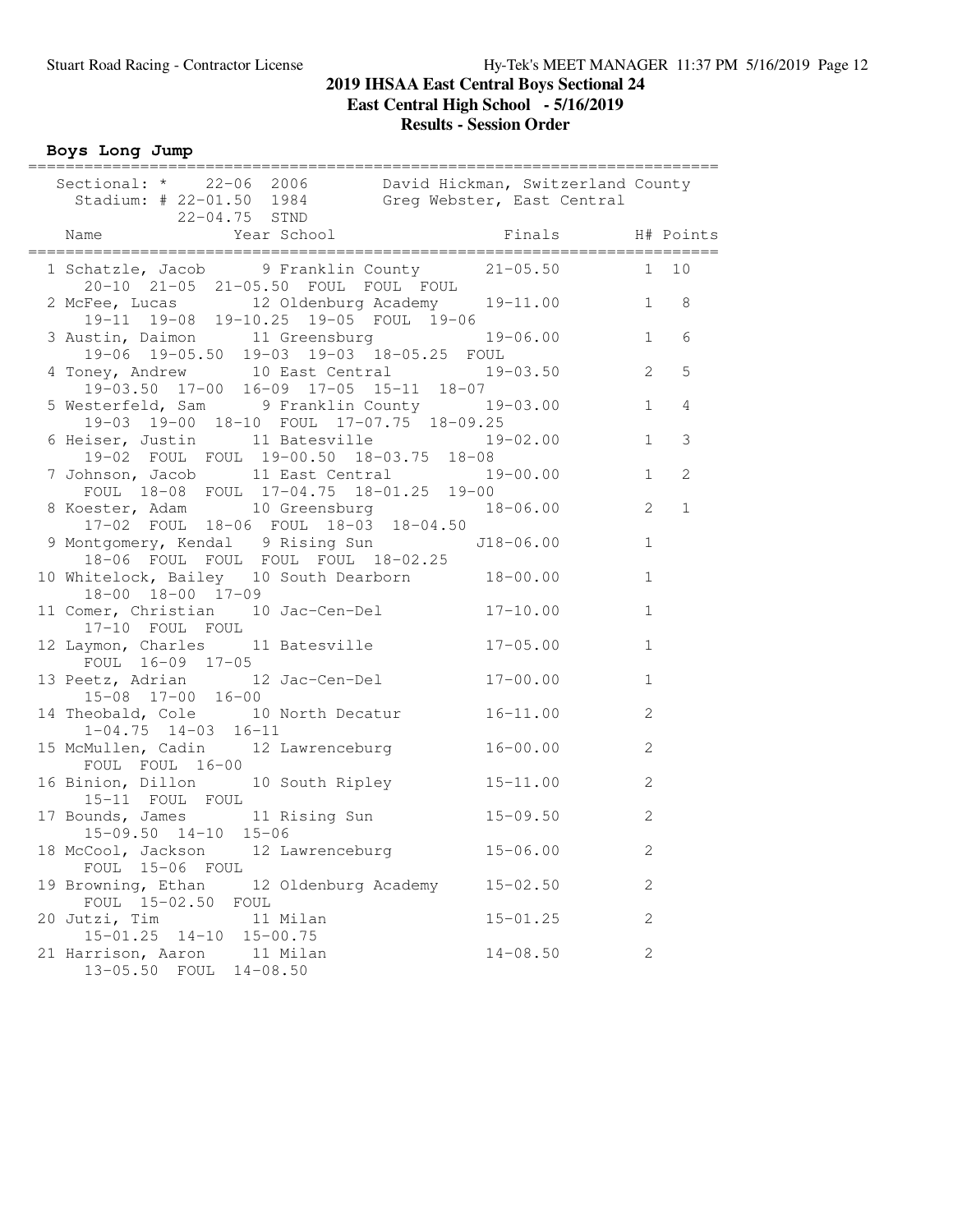**Boys Shot Put**

| Sectional: * 55-11 2004 Ryan Fields, Rushville<br>Stadium: # 59-00 1988 Mark Parris, East Central<br>53-05.50 STND                           |              |                  |
|----------------------------------------------------------------------------------------------------------------------------------------------|--------------|------------------|
|                                                                                                                                              |              |                  |
| 1 Maxwell, Leo 9 East Central 51-00.00 2 10<br>46-10.75 48-03.50 49-00.50 48-11.75 49-07 51-00                                               |              |                  |
| 2 Medlock, Mike 12 East Central 49-11.00 2 8<br>49-11 FOUL 47-04.25 FOUL 47-01.25 FOUL                                                       |              |                  |
| 3 Pruitt, Nathan 11 South Dearborn 46-06.25 2<br>$43-10.25$ $44-04.50$ $45-07.75$ $45-04.50$ $43-10.50$ $46-06.25$                           |              | 6                |
| 4 Boone, Matthew 9 Greensburg 46-04.25<br>$43-04.25$ $44-01$ $46-00$ $46-04.25$ $45-07.50$ $45-06.75$                                        |              | 5<br>$2^{\circ}$ |
| 5 Simon, Blake 12 Jac-Cen-Del 43-04.75<br>42-01.75 FOUL 43-04.75 43-04.75 FOUL 38-03.25                                                      | 2            | $\overline{4}$   |
| 6 Adams, Mark 12 South Ripley 42-11.25<br>39-02 42-11.25 42-01.50 41-02.50 39-08.75 40-01.75                                                 | $2^{\circ}$  | $\mathcal{E}$    |
| 7 Bell, Axel 12 South Dearborn 41-09.25<br>40-05.75 41-09.25 41-03.50 41-04.25 39-09 FOUL                                                    | 2            | 2                |
| 8 Frensemier, Ian 9 South Decatur 41-07.00<br>37-08 36-10.25 41-07 38-01.25 37-04 34-08.25                                                   | $\mathbf{1}$ | $\mathbf{1}$     |
| 9 Morton, Jason 11 Lawrenceburg 41-01.00<br>41-01 40-03.25 40-03.25 38-09.75 39-02.50 38-06.25<br>10 Sittloh, Samuel 12 Batesville J41-01.00 | 2            |                  |
| $37-03.50$ $41-01$ $36-10.75$                                                                                                                | $\mathbf{2}$ |                  |
| 11 Redelman, Kaden 10 Greensburg 10-05.00<br>FOUL 40-05 40-03.25                                                                             | $\mathbf{1}$ |                  |
| 12 Rider, Wesley 12 Rising Sun<br>$39 - 07.25$<br>$37-08.50$ $39-07.25$ $38-06.25$                                                           | $\mathbf{2}$ |                  |
| 13 Bedel, Adam 12 Batesville 38-05.75<br>38-05.75 37-08 FOUL                                                                                 | 2            |                  |
| 14 Stewart, Dyllon 9 Oldenburg Academy 38-05.50<br>34-05.25 38-05.50 37-07.75                                                                | $\mathbf{1}$ |                  |
| 15 Shook, Jacobi 11 South Decatur 37-08.75<br>35-00.75 37-08.75 37-01.50                                                                     | 2            |                  |
| 16 Tharp, Jake 11 Franklin County 37-06.50<br>37-06.50 37-02.75 37-06.50                                                                     | $\mathbf{1}$ |                  |
| 17 Smith, Cameron 10 Franklin County 36-10.50<br>36-10.50 FOUL FOUL                                                                          | $\mathbf{2}$ |                  |
| 18 Hudepohl, Gabe 11 Milan<br>$36 - 06.75$<br>$36-06.50$ $35-02.50$ $36-06.75$                                                               | 1            |                  |
| 19 Bradley, Jack 11 Lawrenceburg<br>$36 - 03.75$<br>34-03.75 36-03.75 34-02.50                                                               | 1            |                  |
| 20 Knueven, Dakotah 12 Milan<br>$36 - 03.25$<br>33-08.25 36-03.25 32-00.50                                                                   | $\mathbf{1}$ |                  |
| $35 - 09.50$<br>21 Comer, Luke 10 Jac-Cen-Del<br>FOUL FOUL 35-09.50                                                                          | $\mathbf{1}$ |                  |
| 22 Lonergan, Pierce 12 Oldenburg Academy 32-11.00<br>$27 - 06$ 29-03.25 32-11                                                                | $\mathbf{1}$ |                  |
| 23 Allgeier, Justin 12 North Decatur<br>$30 - 09.75$<br>28-08.25 30-09.75 29-10.25                                                           | $\mathbf{1}$ |                  |
| 24 Copeland, Sam 10 Rising Sun 27-10.25                                                                                                      | $\mathbf{1}$ |                  |
| 27-06 27-04 27-10.25<br>25 Hamer, Alex 10 North Decatur 27-09.50<br>$27-09.50$ $26-09$ $27-08.50$                                            | $\mathbf{1}$ |                  |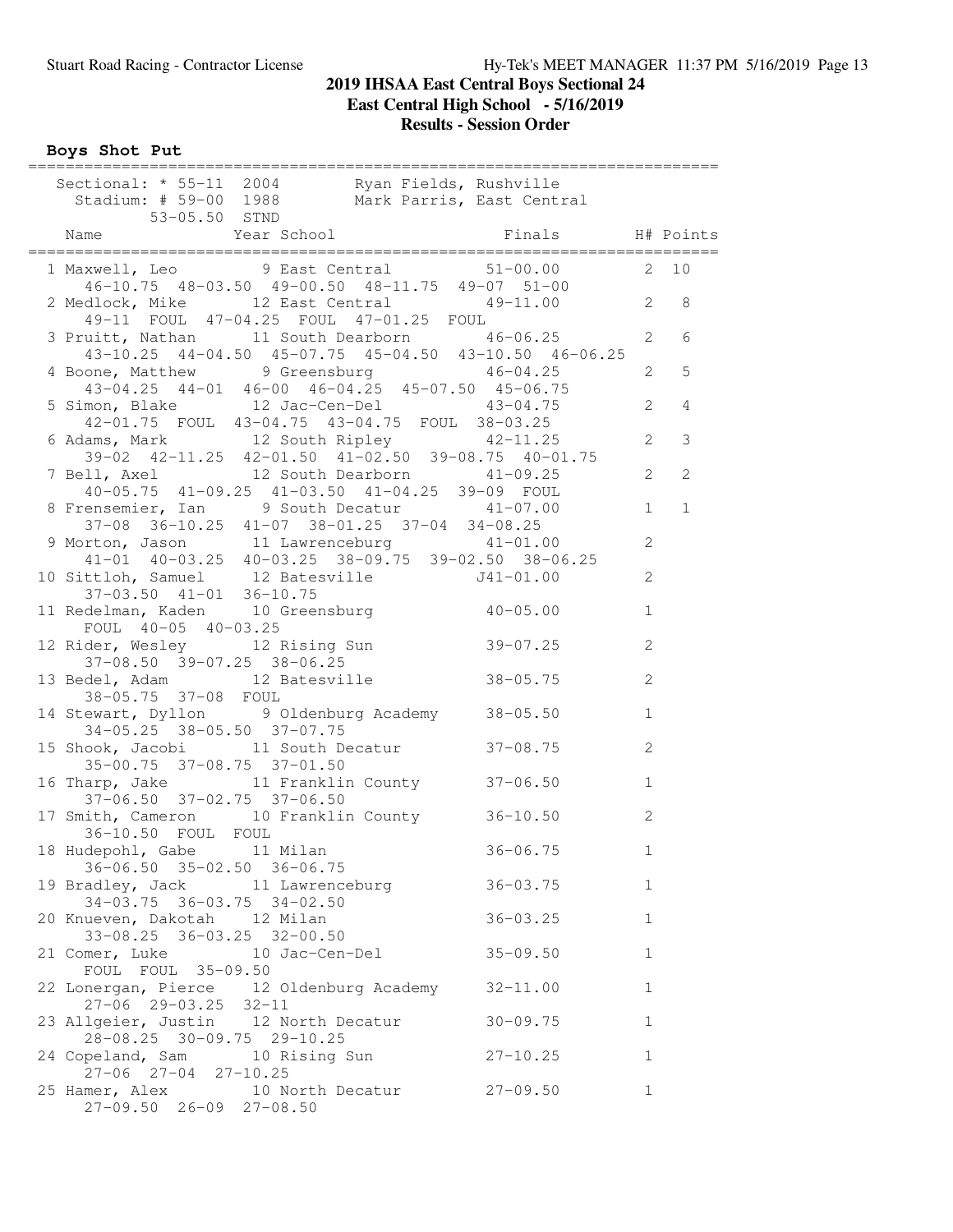**East Central High School - 5/16/2019**

### **Results - Session Order**

### **....Boys Shot Put**

 26 Kieffer, Alex 12 South Ripley 25-04.75 1 24-11.25 24-04.25 25-04.75

## **Boys Discus Throw**

| Sectional: * 166-00 1992 Allen Collins, Lawrenceburg<br>Stadium: # 167-08 1992 Allen Collins, Lawrenceburg<br>159-10 STND |                  |                |                |
|---------------------------------------------------------------------------------------------------------------------------|------------------|----------------|----------------|
|                                                                                                                           | Finals H# Points |                |                |
| 1 Medlock, Mike 12 East Central 148-03.00 2 10<br>148-00 FOUL 121-09 FOUL 148-03 FOUL                                     |                  |                |                |
| 2 Adams, Mark 12 South Ripley 127-06.00 2<br>127-06 125-09 121-02 116-05 120-06 93-09                                     |                  |                | 8              |
| 3 Bedel, Adam 12 Batesville 124-10.00 2<br>122-03 FOUL 114-04 FOUL FOUL 124-10                                            |                  |                | 6              |
| 4 Simon, Blake 12 Jac-Cen-Del 122-09.00<br>115-11 122-09 115-10 114-10 FOUL 104-00                                        |                  | $\overline{2}$ | 5              |
| 5 Tharp, Jake 11 Franklin County 121-08.00<br>101-05 FOUL 120-03 121-08 112-04 113-01                                     |                  | 2              | $\overline{4}$ |
| 6 Maxwell, Leo 9 East Central 120-08.00<br>116-02 FOUL FOUL FOUL 120-08 119-08                                            |                  | 2              | 3              |
| 7 Smith, Cameron 10 Franklin County 117-01.00<br>FOUL FOUL 117-01 109-06 108-05 FOUL                                      |                  | $\overline{2}$ | $\overline{2}$ |
| 8 Redelman, John 12 Greensburg 116-07.00<br>FOUL $107-00$ 116-07 99-00 98-06 100-05                                       |                  | 2              | $\mathbf{1}$   |
| 9 Morton, Jason 11 Lawrenceburg 115-11.00<br>104-01 115-11 FOUL 103-09 111-08 102-11                                      |                  | 2              |                |
| 10 Lonergan, Pierce 12 Oldenburg Academy 111-02.00<br>$109-09$ $105-01$ $111-02$                                          |                  | 2              |                |
| 11 Knueven, Dakotah 12 Milan 111-01.00<br>$104-06$ $108-11$ $111-01$                                                      |                  | $\mathbf{1}$   |                |
| 12 Boone, Matthew 9 Greensburg 110-04.00<br>104-01 108-04 110-04                                                          |                  | $\mathbf{1}$   |                |
| 13 Comer, Luke 10 Jac-Cen-Del 106-11.00<br>$106-02$ 97-06 106-11                                                          |                  | $\mathbf{2}$   |                |
| 14 Parris, Ethan 10 Lawrenceburg J106-11.00<br>$100-06$ $106-11$ $104-00$                                                 |                  | $\mathbf{1}$   |                |
| 15 Manford, Mitchell 11 South Dearborn 103-11.00<br>103-11 88-02 FOUL                                                     |                  | $\mathbf{1}$   |                |
| 16 Becker, Bryant 9 North Decatur 102-01.00<br>102-01 100-07 80-05                                                        |                  | $\mathbf{1}$   |                |
| 17 Moore, Ethan 11 Milan<br>95-03 96-05 100-10                                                                            | $100 - 10.00$    | $\mathbf{1}$   |                |
| 18 Frensemier, Ian 9 South Decatur<br>100-02 FOUL 91-04                                                                   | $100 - 02.00$    | $\mathbf{1}$   |                |
| 19 Pruitt, Nathan 11 South Dearborn<br>$99-03$ $96-02$ $90-07$                                                            | $99 - 03.00$     | 1              |                |
| 20 Shook, Jacobi 11 South Decatur<br>FOUL FOUL 96-10                                                                      | $96 - 10.00$     | $\mathbf{2}$   |                |
| 21 Lewis, Kincaide 10 North Decatur<br>81-00 FOUL 85-05                                                                   | $85 - 05.00$     | 2              |                |
| 22 Hansen, Ethan 10 South Ripley<br>$81-05$ 59-05 60-01                                                                   | $81 - 05.00$     | 1              |                |